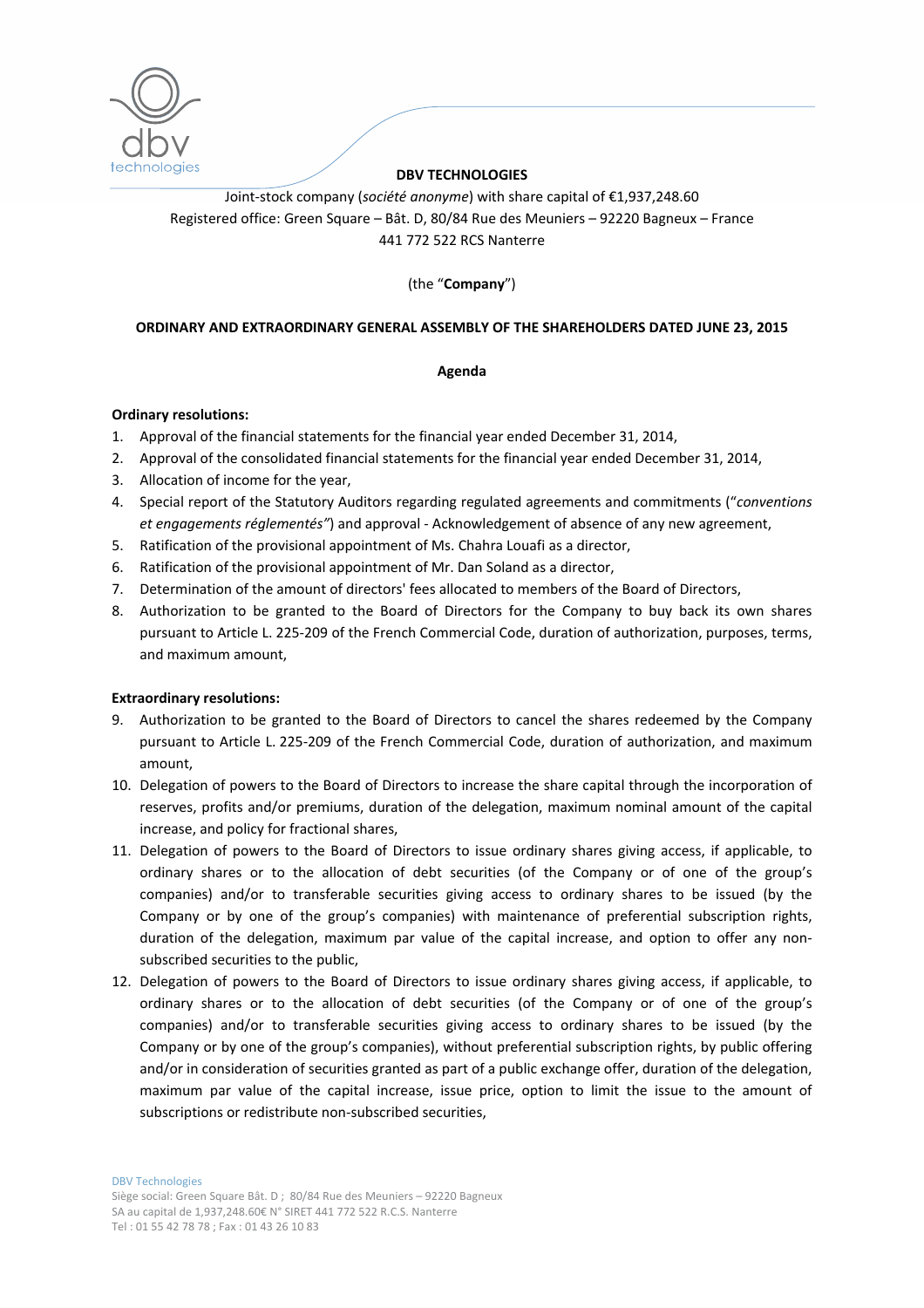

- 13. Delegation of powers to the Board of Directors to issue ordinary shares giving access, if applicable, to ordinary shares or to the allocation of debt securities (of the Company or of one of the group's companies) and/or to transferable securities giving access to ordinary shares to be issued (by the Company or by one of the group's companies), without preferential subscription rights, via one of the offers set out in Section II, Article L. 411‐2 of the French Monetary and Financial Code, duration of the delegation, maximum par value of the capital increase, issue price, option to limit the issue to the amount of subscriptions or redistribute non‐subscribed securities,
- 14. Authorization, in the event of an issue without preferential subscription rights, to set the issue price according to the terms set by the General Assembly, within a limit of 10% of the capital per year,
- 15. Authorization to increase the total issue amount in the event of excess demand,
- 16. Delegation of powers to the Board of Directors to increase the capital by issuing shares and/or transferable securities providing access to the capital, up to the limit of 10% of the share capital, in consideration for contributions in the form of equity securities and/or transferable securities providing access to the capital, and duration of the delegation,
- 17. Delegation of powers to the Board of Directors to issue stock warrants (BSA), bonds with subscription and/or acquisition warrants for new and/or existing stock (BSAANE) and/or bonds with redeemable subscription and/or acquisition warrants for new and/or existing stock (BSAAR) without preferential subscription rights, for the benefit of a specific category of persons, maximum par value of the capital increase, duration of the delegation, strike price,
- 18. Delegation of powers to the Board of Directors to enact a capital increase by issuing ordinary shares and/or transferable securities giving access to capital, without preferential subscription rights, for the benefit of members of an Employee Savings Plan, pursuant to Articles L. 3332‐18 *et seq.* of the French Labor Code, duration of the delegation, maximum par value of the capital increase, issue price, option to award free shares pursuant to Article L. 3332‐21 of the Labor Code,
- 19. Authorization to the Board of Directors to grant free existing and/or future shares to members of staff and/or certain corporate officers of the Company or related companies, shareholder waiver of their preferential subscription rights, duration of the authorization, maximum amount, duration of vesting periods, especially in respect of disability and holding periods,
- 20. Overall limitation of the authorized amounts provided by the Eleventh, Twelfth, Thirteenth and Sixteenth resolutions of this General Assembly,
- 21. Amendment to Article 23 of the Articles of Association to confirm the upholding of the single voting right,
- 22. Approval of the merger providing for the absorption of the company PHYS Participations by the Company; approval of the terms and conditions of the draft merger agreement in relation thereto;
- 23. Approval of the merger providing for the absorption of the company DBCS Participations by the Company; approval of the terms and conditions of the draft merger agreement in relation thereto;
- 24. Approval of the capital increase in the amount of  $\epsilon$  30,178.80 as compensation for the merger by absorption of the company PHYS Participations by the Company and acknowledgement of the completion of said merger;
- 25. Approval of the capital increase in the amount of € 28,875.50 as compensation for the merger by absorption of the company DBCS Participations by the Company and acknowledgement of the completion of said merger;
- 26. Allocation of the merger premium relating to the merger by absorption of the company PHYS Participations by the Company;
- 27. Allocation of the merger premium relating to the merger by absorption of the company DBCS Participations by the Company;

DBV Technologies

Siège social: Green Square Bât. D ; 80/84 Rue des Meuniers – 92220 Bagneux SA au capital de 1.937.248,60 € N° SIRET 441 772 522 R.C.S. Nanterre Tel : 01 55 42 78 78 ; Fax : 01 43 26 10 83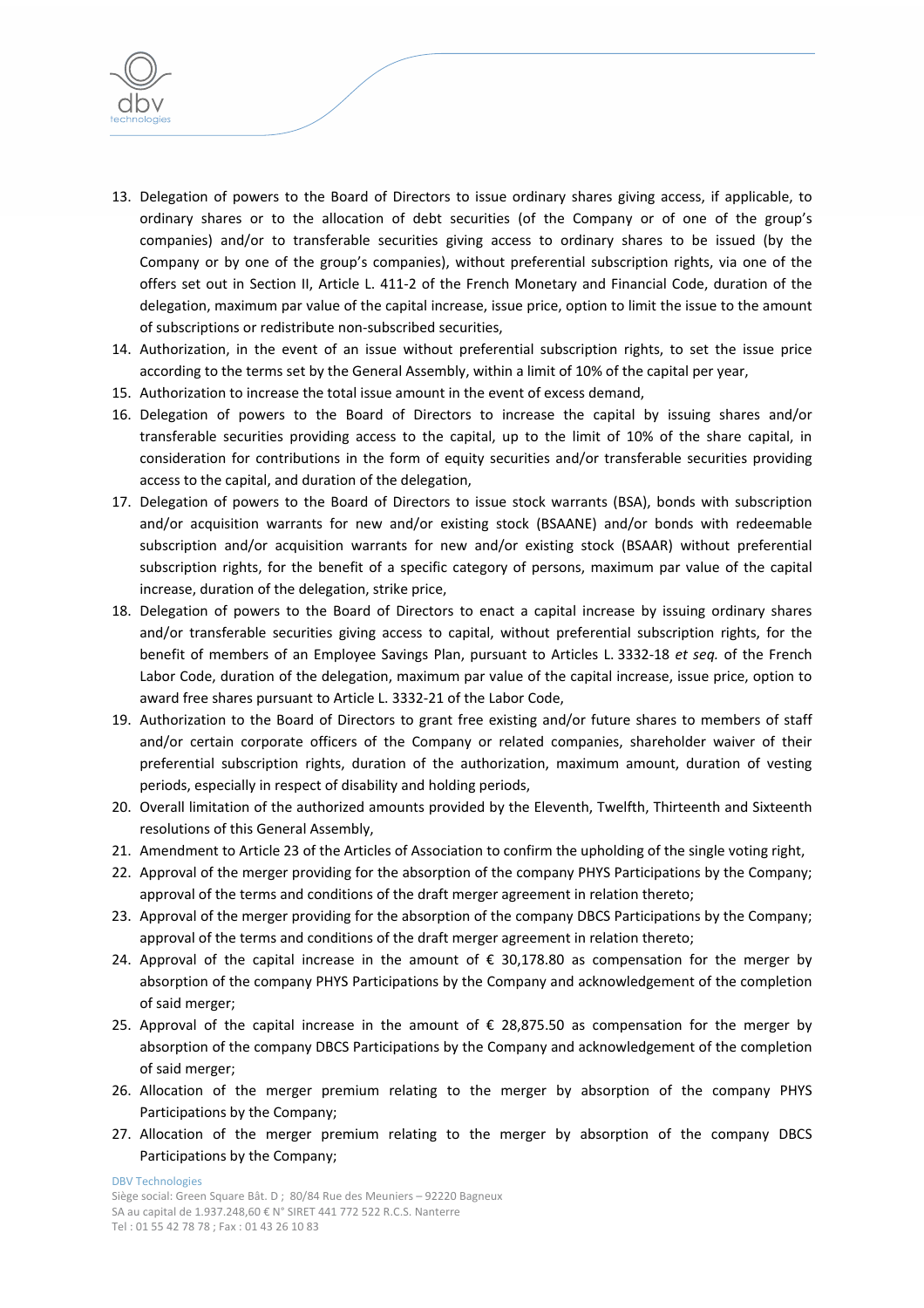

- 28. Capital reduction by cancellation of treasury shares resulting from the completion of the merger by absorption of the company PHYS Participations by the Company;
- 29. Capital reduction by cancellation of treasury shares resulting from the completion of the merger by absorption of the company DBCS Participations by the Company;
- 30. Amendment of the Company's bylaws following the completion of the merger by absorption of the company PHYS Participations by the Company and the related capital reduction;
- 31. Amendment of the Company's bylaws following the completion of the merger by absorption of the company DBCS Participations by the Company and the related capital reduction;
- 32. Powers for the accomplishment of formalities.

### **Text of the resolutions**

### **Ordinary resolutions:**

### **First Resolution ‐ Approval of the financial statements for the financial year ended December 31, 2014**

The General Assembly, having reviewed the reports of the Board of Directors, the Chairman of the Board and the Statutory Auditors regarding the financial year ended December 31, 2014, approves the annual financial statements for the financial year ended on that date, as they were presented, which show a loss of  $\epsilon$ 19,066,718.

## **Second Resolution ‐ Approval of the consolidated financial statements for the financial year ended December 31, 2014**

The General Assembly, having reviewed the reports of the Board of Directors, the Chairman of the Board and the Statutory Auditors regarding the consolidated financial statement as at December 31, 2014, approves these statements, as they were presented, which show a loss of €24,011,880.

### **Third Resolution ‐ Allocation of income for the year**

The General Assembly, on the proposal of the Board of Directors, decides to allocate the whole of the loss for the financial year ended December 31, 2014, amounting to €19,066,718, to the negative balance brought forward, which as a result would change from €30,420,340 to €49,487,058.

Pursuant to provisions of Article 243 bis of the French General Tax Code, the General Assembly acknowledges that it was reminded that no distribution of dividends or income occurred in the past three financial years.

# **Fourth Resolution ‐ Special report of the Statutory Auditors regarding regulated agreements and commitments ("***conventions et engagements réglementés"***) and approval ‐ Acknowledgement of absence of any new agreement**

The General Assembly, having reviewed the Statutory Auditors' special report mentioning the absence of any new agreements as detailed in Articles L. 225‐38 *et seq.* of the French Commercial Code, merely acknowledges thereof.

#### DBV Technologies

Siège social: Green Square Bât. D ; 80/84 Rue des Meuniers – 92220 Bagneux SA au capital de 1.937.248,60 € N° SIRET 441 772 522 R.C.S. Nanterre Tel : 01 55 42 78 78 ; Fax : 01 43 26 10 83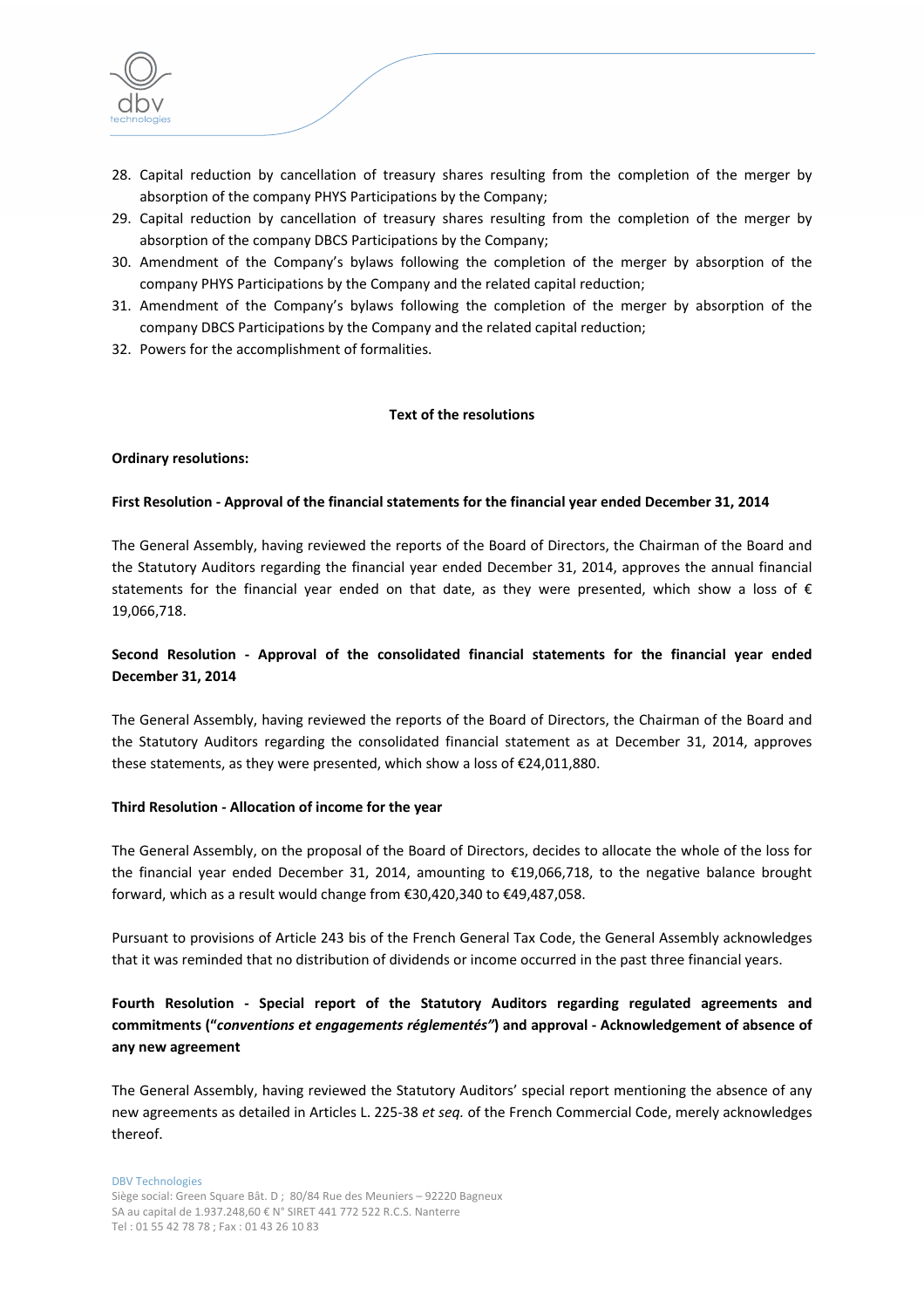

### **Fifth Resolution ‐ Ratification of the provisional appointment of Ms. Chahra Louafi as a director**

The General Assembly ratifies the decision taken by the Board of Directors during its meeting on July 15, 2014 to provisionally appoint Ms. Chahra Louafi as a director, to replace the resigning BPIFRANCE INVESTISSEMENT*.*

Consequently, Ms. Chahra Louafi shall perform her duties for the remaining term of her predecessor, that is until the end of the General Assembly held in 2016 to deliberate on the financial statements for the previous year.

### **Sixth Resolution ‐ Ratification of the provisional appointment of Mr. Daniel Soland as a director**

The General Assembly ratifies the decision taken by the Board of Directors during its meeting on March 6, 2015 to provisionally appoint Mr. Dan Soland as a director, to replace the resigning Mr. Didier Hoch*.*

Consequently, Mr. Daniel Soland shall perform his duties for the remaining term of his predecessor, that is until the end of the General Assembly held in 2016 to deliberate on the financial statements for the previous year.

# **Seventh Resolution ‐ Determination of the amount of directors' fees allocated to members of the Board of Directors**

The General Assembly decides to increase the overall annual amount of directors' fees allocated to the Board of Directors from €100,000 to €350,000.

This decision applies to the current year and will continue to apply until further decision.

# Eighth resolution - Authorization to be granted to the Board of Directors for the Company to buy back its **own shares pursuant to Article L. 225‐209 of the French Commercial Code, duration of authorization, purposes, terms, and maximum amount**

The General Assembly, having reviewed the report of the Board of Directors, authorizes it, for a period of eighteen months, pursuant to Articles L. 225‐209 *et seq.* of the French Commercial Code, to buy back, on one or more occasions and at the times of its choosing, Company shares up to the limit of 10% of the number of shares making up the share capital, adjusted, if necessary, to take into account any potential capital increases or reductions that may have taken place during the course of the scheme.

This authorization cancels the authorization granted to the Board of Directors by the General Assembly dated June 3, 2014 in its Fifteenth Ordinary Resolution.

The shares may be bought back in order to:

support the secondary market or ensure liquidity for DBV TECHNOLOGIES shares through a liquidity agreement with an investment service provider, pursuant to the *AMAFI* Code of Ethics as permitted by the *AMF*,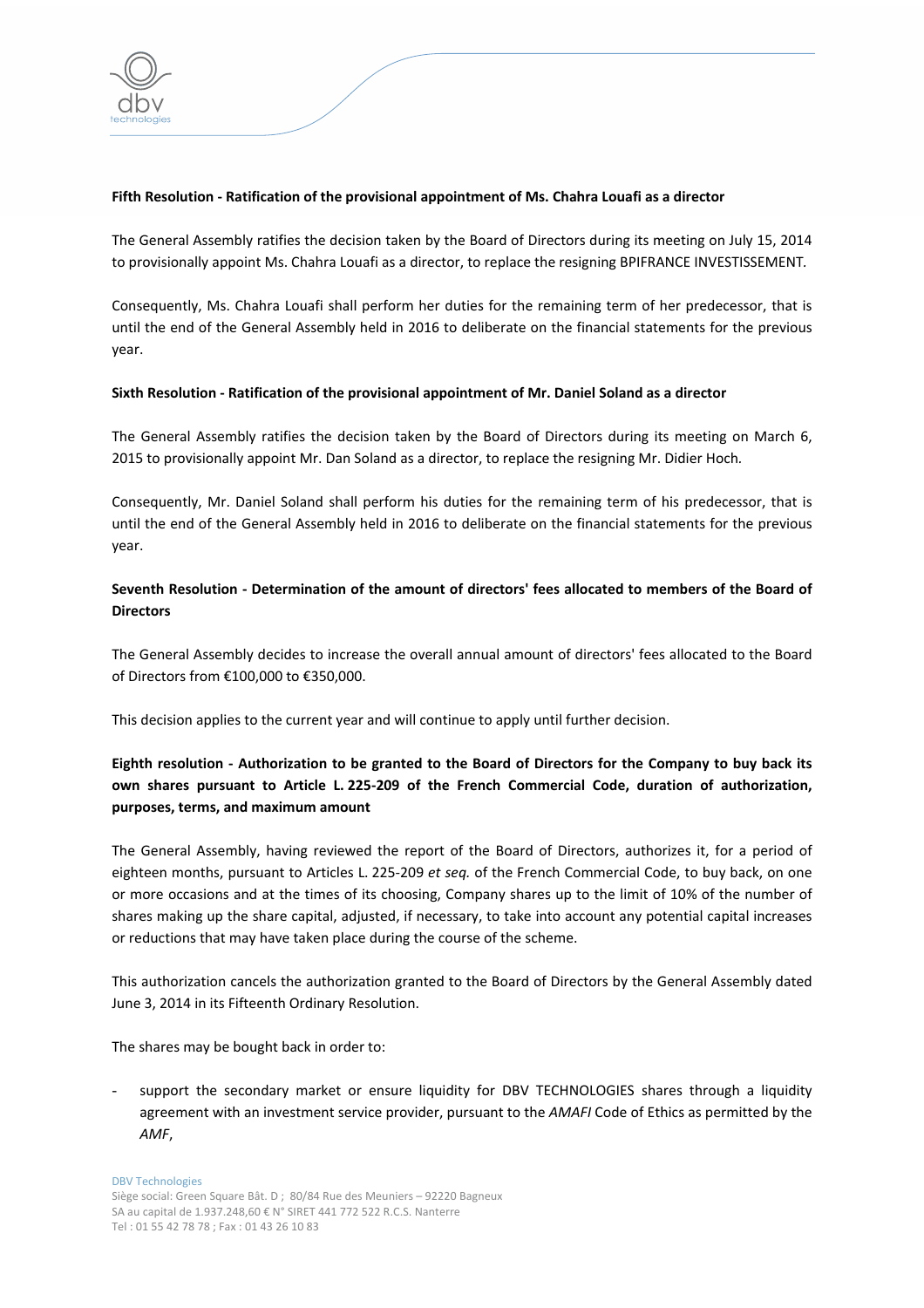

- hold the bought-back shares for future reissue in exchange or as payment for external growth transactions,
- provide coverage to meet obligations arising from stock option plans and/or free share allocation plans (or similar plans) for the group's employees and/or corporate officers, as well as all share allocations arising under Company or group employee savings plans (or similar plans), employee profit‐sharing plans and/or any other form of share allocation arrangement for the group's employees and/or corporate officers,
- hedge the transferable securities giving access to the Company's shares, pursuant to current regulations,
- cancel the shares purchased, if necessary, subject to receipt of authorization from this General Assembly as per the Ninth Extraordinary Resolution.

These share purchases may be enacted by any means whatsoever, including through the purchase of share blocks, at the time elected by the Board of Directors.

These transactions may not be carried out while public offerings are ongoing.

The Company does not intend to use options or derivatives.

The maximum purchase price is set at €100 per share. In the event of a capital transaction, in particular a stock split or reverse split, or the allocation of free shares, the above-mentioned amount shall be adjusted in the same proportions (multiplier coefficient equal to the ratio between the number of shares comprising the share capital before the transaction and the number of shares after the transaction).

The maximum transaction amount shall not exceed €80 million.

The General Assembly hereby authorizes the Board of Directors to carry out these transactions, set the terms and conditions and methods thereof, finalize all agreements and complete all formalities.

#### **Extraordinary resolutions:**

Ninth Resolution - Authorization to be granted to the Board of Directors to cancel the shares redeemed by the Company pursuant to Article L. 225-209 of the French Commercial Code, duration of authorization, and **maximum amount**

The General Assembly, having reviewed the Board of Directors' report and the Statutory Auditors' report:

- 1) Authorizes the Board of Directors to cancel, at its own discretion, in one or more transactions, and up to a limit of 10% of the capital calculated on the date of the cancellation decision, minus any shares cancelled over the course of the previous 24 months, shares held by the Company or which it may hold following redemptions carried out under the scope of Article L. 225‐209 of the French Commercial Code, and to reduce the share capital accordingly, pursuant to the legal and regulatory provisions in force,
- 2) Sets the term of validity of this authorization at twenty-four months as from the date of this General Assembly,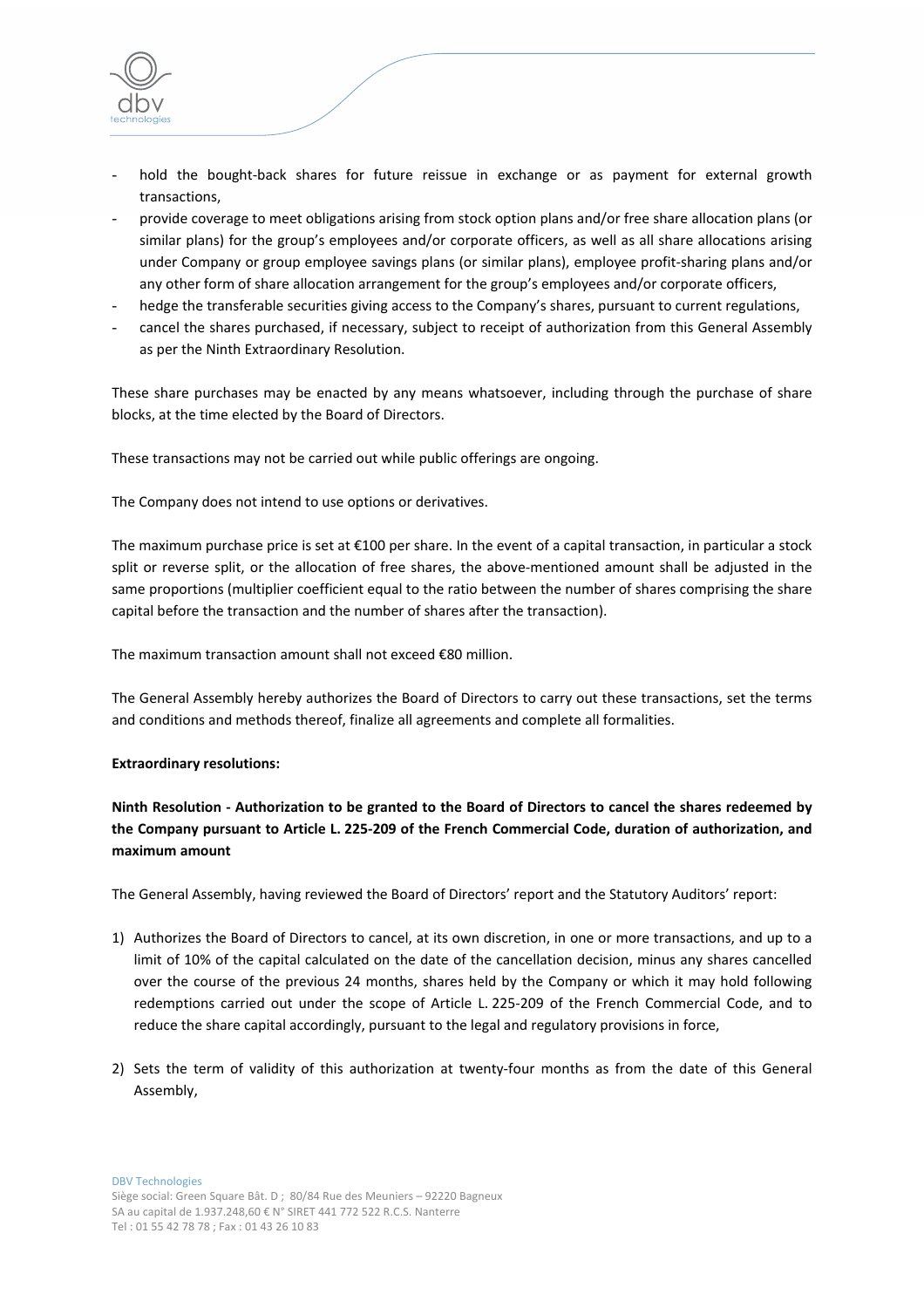

- 3) Decides that the Board of Directors may not, without prior authorization from the General Assembly, use this authorization after a third party has filed a public offer in connection with the Company's shares, and until the end of the offer period,
- 4) Grants full powers to the Board of Directors to perform the tasks required for such cancellations and the corresponding reductions of the share capital, and amend the Company's Articles of Association accordingly, and carry out all necessary formalities.

Tenth Resolution - Delegation of powers to the Board of Directors to increase the share capital through the **incorporation of reserves, profits and/or premiums, duration of the delegation, maximum nominal amount of the capital increase, and policy for fractional shares**

The General Assembly, having reviewed the report of the Board of Directors, and deliberating in accordance with the quorum and majority requirements for Ordinary General Meetings, and pursuant to the provisions of Articles L. 225‐129‐2 and L. 225‐130 of the French Commercial Code:

- 1) Delegates authority to the Board of Directors to increase the share capital, on one or more occasions, at the times and according to the terms it shall define, by incorporating reserves, profits, premiums or other sums eligible for capitalization into the capital, or by issuing or allocating free shares or by increasing the par value of ordinary existing shares, or by combining these two methods,
- 2) Decides that, if the Board of Directors uses this delegation, pursuant to the provisions of Article L. 225‐130 of the French Commercial Code, in cases where the capital increase is enacted through the allocation of free shares, that the rights attached to fractional units shall be neither negotiable nor transferable and that the corresponding equity securities shall be sold; the sums accruing from such sales will be allocated to the holders of the rights within the deadlines determined by the regulations,
- 3) Sets the term of validity of this delegation at eighteen months as from the date of this General Assembly,
- 4) Decides that the amount of the capital increase resulting from the issues enacted according to this resolution should not exceed 50% of the share capital calculated on the date of the decision of the Board of Directors to increase the capital, not including the amount required to preserve, in accordance with law, the rights of the holders of transferable securities granting access to shares,
- 5) This maximum amount is separate from all maximum amounts set by the other resolutions of this General Assembly,
- 6) Decides that the Board of Directors may not, without prior authorization from the General Assembly, use these delegated powers after a third party has filed a public offer in connection with the Company's shares, and until the end of the offer period,
- 7) Grants to the Board of Directors full powers to enact this resolution, and, more generally, to take all measures and carry out all necessary formalities to complete each capital increase, to record its completion and to amend the Articles of Association accordingly,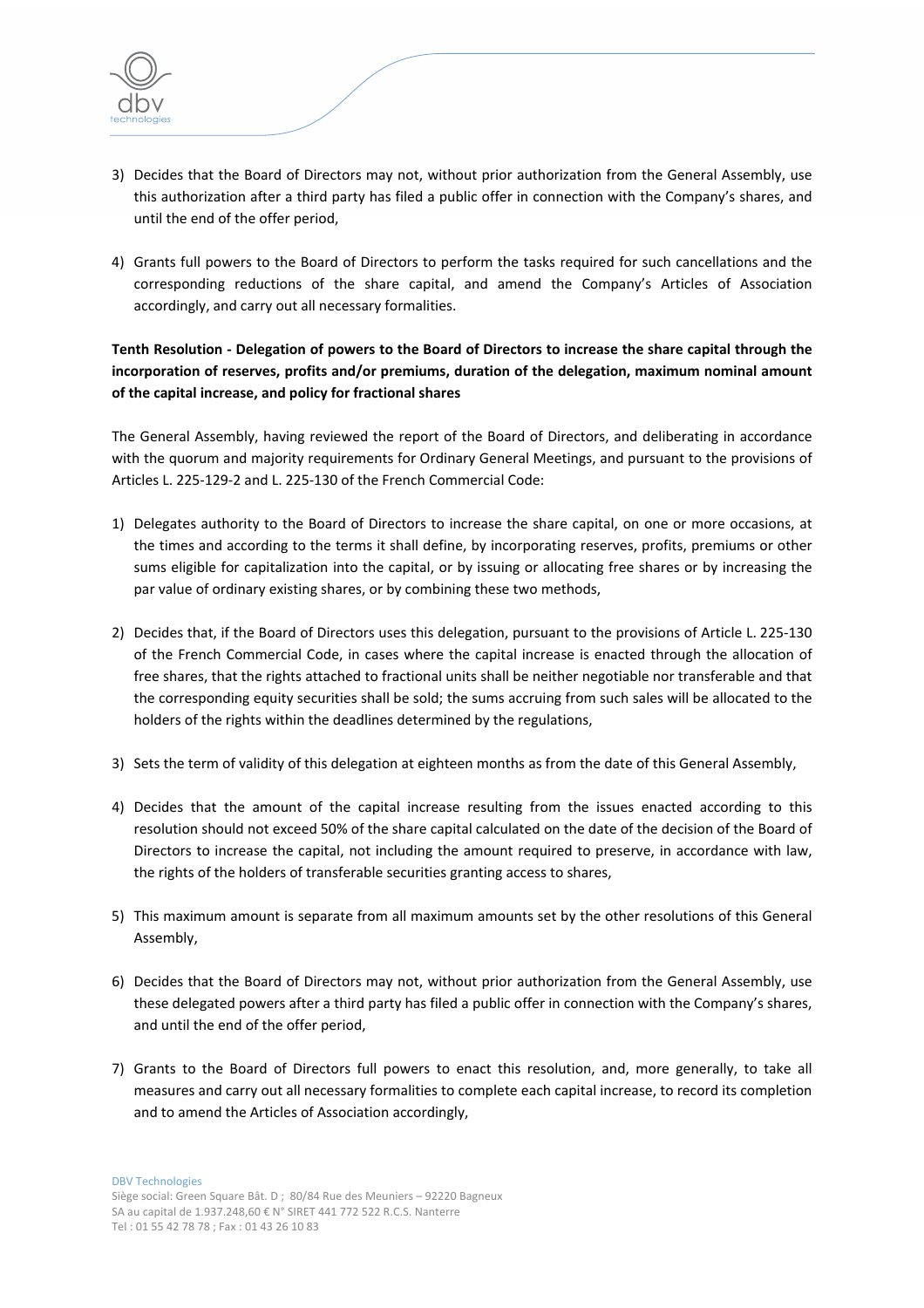

8) Formally acknowledges, as from this date, that this delegation supersedes any and all relevant prior delegations granted for the same purpose, or unused portions thereof.

Eleventh Resolution - Delegation of powers to the Board of Directors to issue ordinary shares giving access, if applicable, to ordinary shares or to the allocation of debt securities (of the Company or of one of the **group's companies) and/or to transferable securities giving access to ordinary shares to be issued (by the Company or by one of the group's companies) with maintenance of preferential subscription rights, duration** of the delegation, maximum par value of the capital increase, and option to offer any non-subscribed **securities to the public**

The General Assembly, having reviewed the Board of Directors' report and the Statutory Auditors' special report and pursuant to the French Commercial Code, in particular, Articles L. 225‐129‐2, L. 228‐92 and L. 225‐ 132 *et seq.*:

- 1) Delegates authority to the Board of Directors to issue, on one or more occasions, in the proportions and at the times of its choosing, either in euros or in foreign currencies or in any other accounting unit set with reference to a basket of currencies,
	- **-** ordinary shares;
	- **-** and/or ordinary shares giving access to the allocation of ordinary shares or debt securities;
	- **-** and/or transferable securities giving access to ordinary shares to be issued by the Company.

Pursuant to Article L. 228‐93 of the French Commercial Code, future transferable securities may give rights to ordinary shares to be issued by any company that directly or indirectly holds more than half of the Company's share capital or in which the Company directly or indirectly holds more than a 50% stake.

- 2) Sets the term of validity of this delegation at eighteen months as from the date of this General Assembly.
- 3) Decides to set the maximum authorized amount to be issued as detailed below, should the Board of Directors use these delegated powers:

The total par value of the shares that may be issued pursuant to this delegation may not exceed 30% of the share capital calculated on the date of the decision of the Board of Directors to increase the capital,

If necessary, this maximum amount will be increased by the par value of the ordinary shares to be issued to preserve the rights of the holders of transferable securities giving access to the Company's share capital, in accordance with law and, where applicable, any contractual stipulations providing for other adjustments.

The maximum amount defined above counts toward the total maximum for the par value of the shares which may be issued pursuant to the Twentieth Resolution.

4) Decides that the Board of Directors may not, without prior authorization from the General Assembly, use these delegated powers after a third party has filed a public offer in connection with the Company's shares, and until the end of the offer period.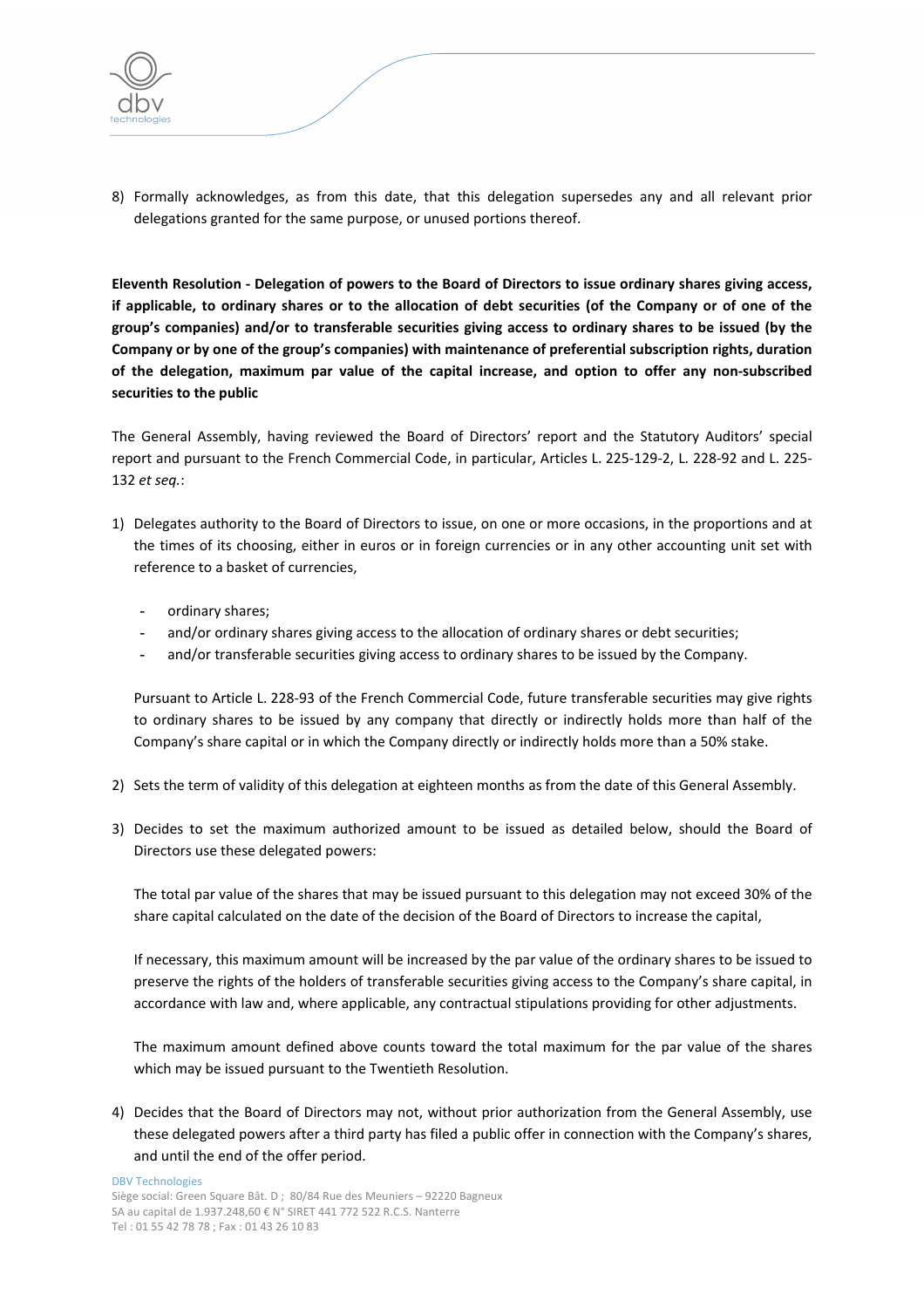

5) If the Board of Directors uses this delegation of powers in the context of the share issues detailed above in point 1):

a/ decides that the issue(s) of ordinary shares and/or transferable securities giving access to the share capital shall be reserved, on a preferential basis, to shareholders who are entitled to subscribe as of right.

b/ decides that, if the as-of-right subscriptions and, where appropriate, any other subscriptions, have not absorbed the entire issue mentioned in 1), the Board of Directors may take the following actions:

- **-** limit the issue to the amount of subscriptions and, where appropriate, within the limits determined by the regulations;
- **-** freely allocate some or all of the non‐subscribed shares;
- **-** offer to the public all or part of any non‐subscribed securities.
- 6) Decides that the Board of Directors shall be granted, within the limits set above, the powers required to set the terms for the issue(s) and determine the price of the issue, and if applicable, record the completion of the resulting capital increases, amend the Articles of Association accordingly, levy, as it sees fit, the costs of the capital increases on the related premiums and deduct the necessary sums from said premiums to bring the statutory reserve to one‐tenth of the new share capital after each increase and, more generally, take all other necessary measures.
- 7) Acknowledges that this delegation supersedes any and all relevant prior delegations granted for the same purpose.

Twelfth Resolution - Delegation of powers to the Board of Directors to issue ordinary shares giving access, if applicable, to ordinary shares or to the allocation of debt securities (of the Company or of one of the group's **companies) and/or to transferable securities giving access to ordinary shares to be issued (by the Company or by one of the group's companies), without preferential subscription rights, by public offering and/or in consideration of securities granted as part of a public exchange offer, duration of the delegation, maximum** par value of the capital increase, issue price, option to limit the issue to the amount of subscriptions or **redistribute non‐subscribed securities**

The General Assembly, having reviewed the Board of Directors' report and the Statutory Auditors' special report and pursuant to the French Commercial Code, in particular, Articles L. 225‐129‐2, L. 225‐136, L. 225‐148 and L. 228‐92:

- 1) Delegates authority to the Board of Directors to issue, on one or more occasions, in the proportions and at the times of its choosing, on the French and/or international market, by public offering, either in euros or in foreign currencies or in any other accounting unit set with reference to a basket of currencies:
	- **-** ordinary shares;
	- **-** and/or ordinary shares giving access to the allocation of ordinary shares or debt securities;
	- **-** and/or transferable securities giving access to ordinary shares to be issued by the Company.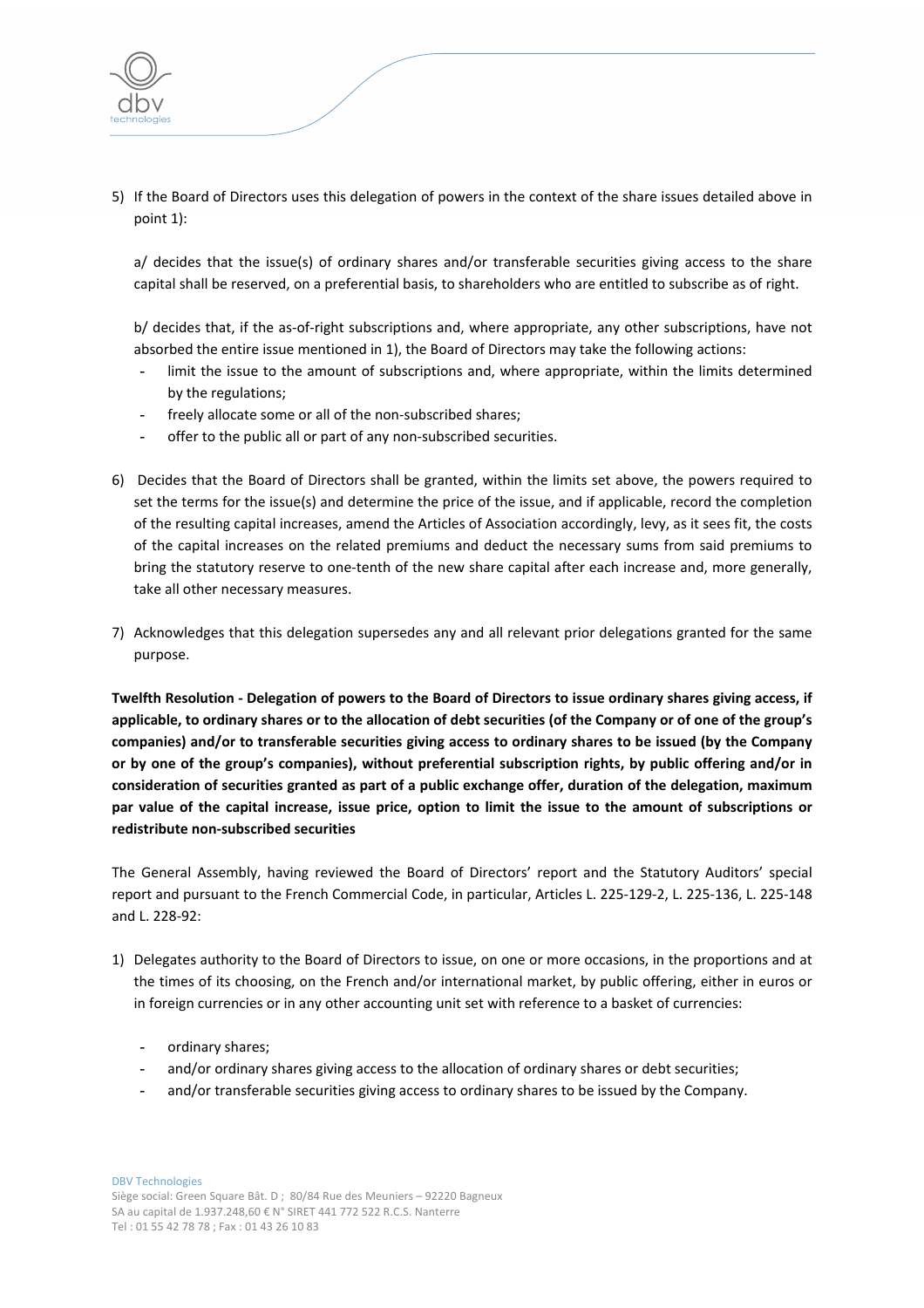These securities may be issued for the purpose of paying for securities contributed to the Company in the context of a public exchange offer, pursuant to the conditions of Article L. 225‐148 of the French Commercial Code.

Pursuant to Article L. 228‐93 of the French Commercial Code, transferable securities to be issued may give rights to ordinary shares to be issued by any company that directly or indirectly holds more than half of the Company's share capital or in which the Company directly or indirectly holds at least a 50% stake.

- 2) Sets the term of validity of this delegation at eighteen months as from the date of this General Assembly.
- 3) The total par value of the ordinary shares that may be issued pursuant to this delegation may not exceed 30% of the share capital calculated on the date of the decision of the Board of Directors to increase the capital.

If necessary, this maximum amount will be increased by the par value of the ordinary shares to be issued to preserve the rights of the holders of transferable securities giving access to the Company's share capital, in accordance with law and, where applicable, with any contractual stipulations providing for other adjustments.

The maximum amount defined above counts toward the total maximum for the par value of the shares which may be issued pursuant to the Twentieth Resolution.

- 4) Decides to cancel shareholders' preferential subscription rights to ordinary shares and transferable securities giving access to the share capital and/or to debt securities covered by this resolution, while retaining the Board of Directors' option to grant preferential rights to shareholders, pursuant to the law.
- 5) Decides that the sum due or to be due to the Company for each of the ordinary shares issued under this delegation of powers shall be at least equal to the minimum required by the applicable legal and regulatory provisions at the time the Board of Directors exercises the delegation, having taken into account, in the case of an autonomous stock warrant issue, the issue price of the said warrants.
- 6) Decides, in the event securities are issued for the purpose of paying for securities contributed to the Company in the context of a public exchange offer, pursuant to the conditions set forth by Article L. 225‐ 148 of the French Commercial Code, and within the limits set out above, to grant the Board of Directors the powers required to set the list of securities for exchange, to set the issue conditions, the share exchange ratio, and, if applicable, the amount of the cash payment to be paid, and to determine the terms of the issue.
- 7) Decides that the Board of Directors may not, without prior authorization from the General Assembly, use these delegated powers after a third party has filed a public offer in connection with the Company's shares, and until the end of the offer period.
- 8) Decides that, if subscriptions have not absorbed the entire issue mentioned at 1), the Board of Directors may take the following actions:
	- **-** limit the issue to the amount of subscriptions and, where appropriate, within the limits determined by the regulations;
	- **-** freely allocate some or all of the non‐subscribed shares.

DBV Technologies Siège social: Green Square Bât. D ; 80/84 Rue des Meuniers – 92220 Bagneux SA au capital de 1.937.248,60 € N° SIRET 441 772 522 R.C.S. Nanterre Tel : 01 55 42 78 78 ; Fax : 01 43 26 10 83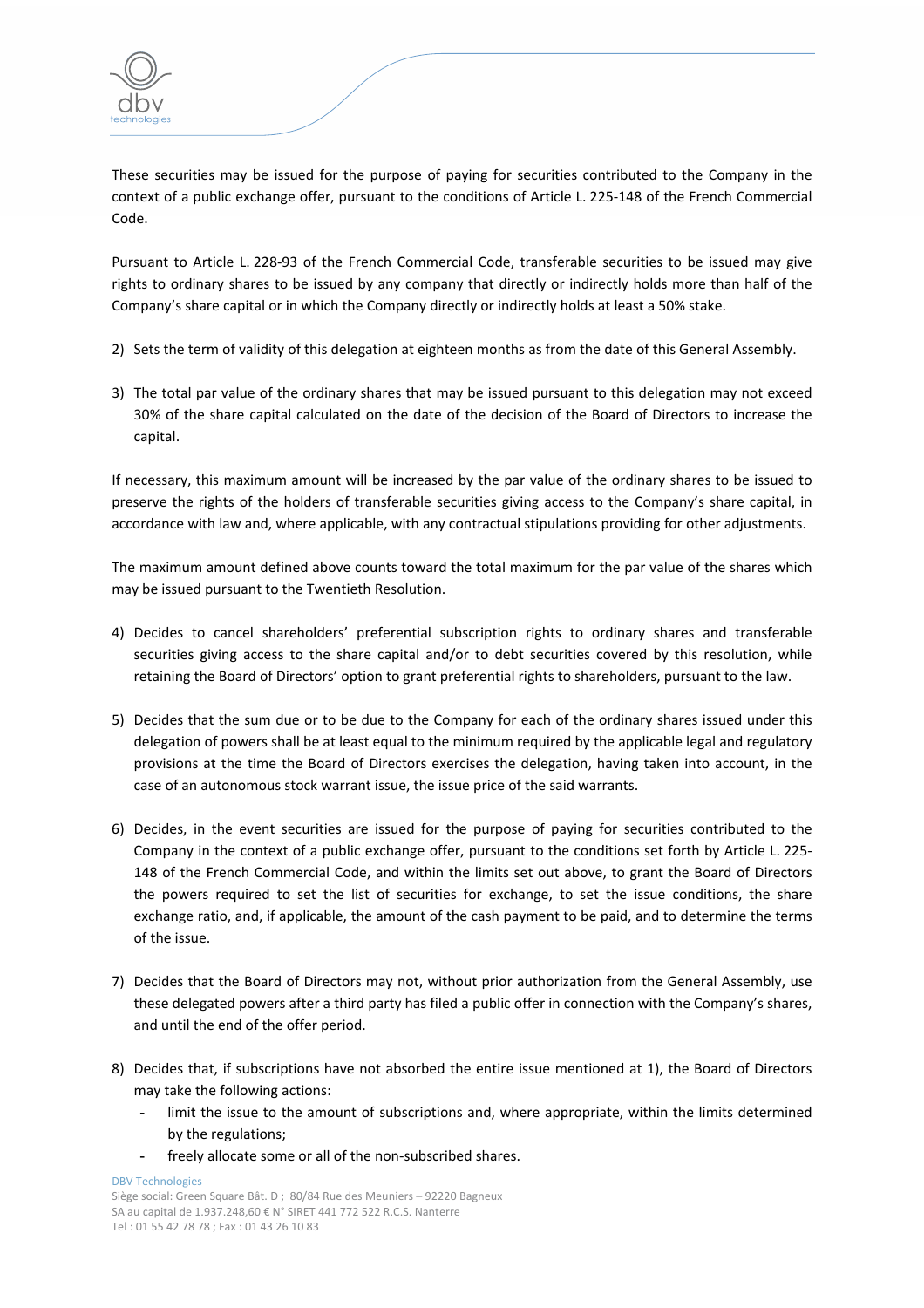

- 9) Decides that the Board of Directors shall be granted, within the limits set above, the powers required to set the terms for the issue(s), and if applicable, record the completion of the resulting capital increases, amend the Articles of Association accordingly, levy, as it sees fit, the costs of the capital increase on the related premiums and deduct the necessary sums from said premiums to bring the statutory reserve to one‐tenth of the new share capital after each increase and, more generally, take all other necessary measures.
- 10) Acknowledges that this delegation supersedes any and all relevant prior delegations granted for the same purpose.

**Thirteenth Resolution ‐ Delegation of powers to the Board of Directors to issue ordinary shares giving** access, if applicable, to ordinary shares or to the allocation of debt securities (of the Company or of one of **the group's companies) and/or to transferable securities giving access to ordinary shares to be issued (by the Company or by one of the group's companies), without preferential subscription rights, via one of the** offers set out in Section II, Article L. 411-2 of the French Monetary and Financial Code, duration of the delegation, maximum par value of the capital increase, issue price, option to limit the issue to the amount of **subscriptions or redistribute non‐subscribed securities**

The General Assembly, having reviewed the Board of Directors' report and the Statutory Auditors' special report and pursuant to the French Commercial Code, in particular, Articles L. 225‐129‐2, L. 225‐136 and L. 228‐ 92:

- 1) Delegates authority to the Board of Directors to issue, on one or more occasions, in the proportions and at the times of its choosing, on the French and/or international market, via an offering as detailed in paragraph II of Article L. 411‐2 of the French Monetary and Financial Code, either in euros or in foreign currencies or in any other account unit set with reference to a basket of currencies:
	- **-** ordinary shares;
	- **-** and/or ordinary shares giving access to the allocation of ordinary shares or debt securities;
	- **-** and/or transferable securities giving access to ordinary shares to be issued by the Company.

Pursuant to Article L. 228‐93 of the French Commercial Code, the transferable securities to be issued may give rights to ordinary shares to be issued by any company that directly or indirectly holds more than half of its share capital or of which the Company directly or indirectly owns more than 50%.

2) Sets the term of validity of this delegation at eighteen months as from the date of this General Assembly.

The total par value of the ordinary shares that may be issued pursuant to this delegation should not exceed 30% of the share capital calculated on the date of the decision of the Board of Directors to increase the capital, , and is limited to 20% of the capital per year.

If necessary, this maximum amount will be increased by the par value of the ordinary shares to be issued to preserve the rights of the holders of transferable securities giving access to the Company's share capital, in accordance with law and, where applicable, with any contractual stipulations providing for other adjustments.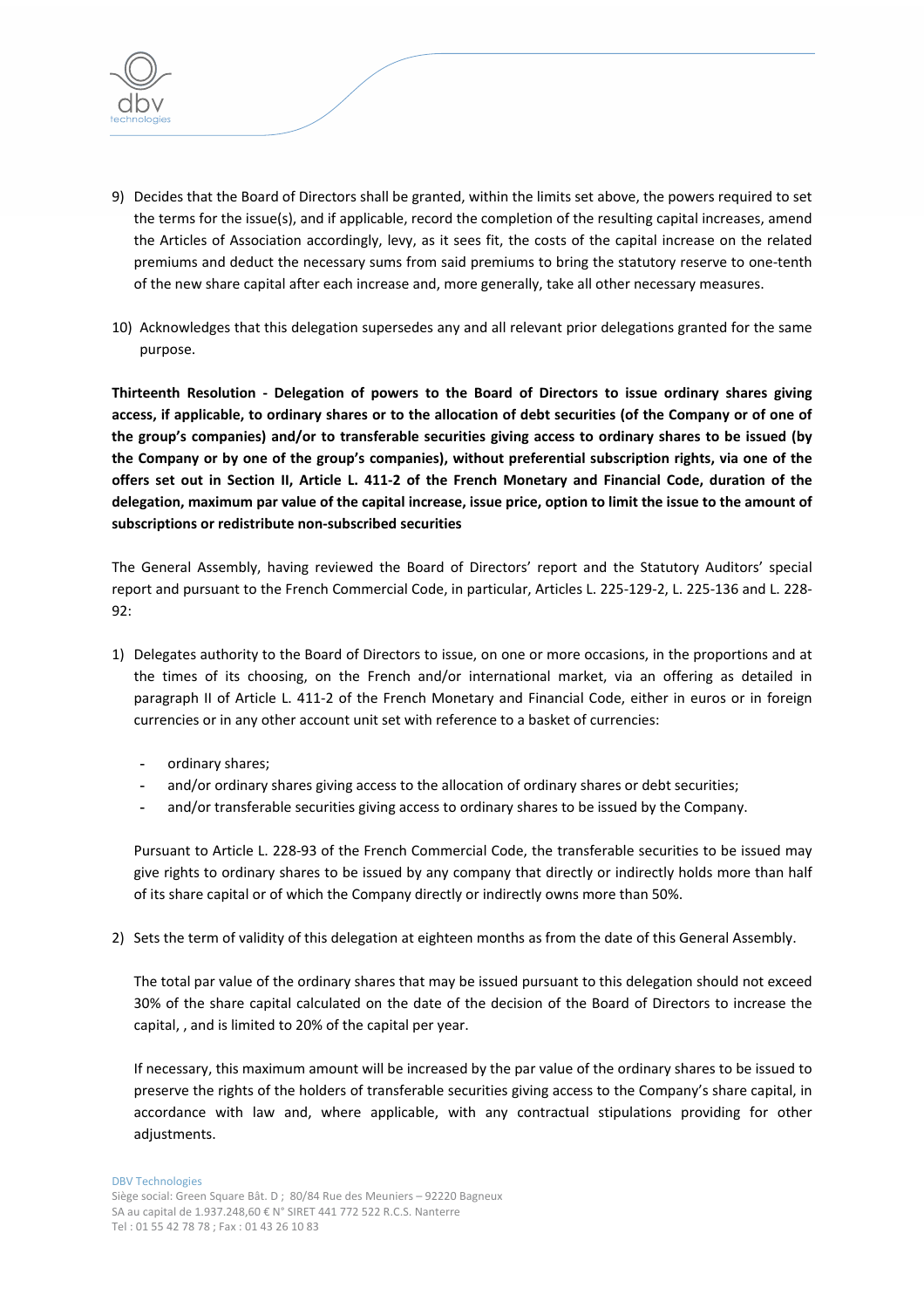

The maximum amount defined above counts toward the total maximum for the par value of the shares which may be issued pursuant to the Twentieth Resolution.

- 3) Decides to cancel shareholders' preferential subscription rights to ordinary shares and to transferable securities giving access to the capital and/or to debt securities covered by this resolution.
- 4) Decides that the sum due or to be due to the Company for each of the ordinary shares issued under this delegation of powers shall be at least equal to the minimum required by the applicable legal and regulatory provisions at the time the Board of Directors exercises the delegation, having taken into account, in the case of an autonomous stock warrant issue, the issue price of the said warrants.
- 5) Decides that the Board of Directors may not, without prior authorization from the General Assembly, use these delegated powers after a third party has filed a public offer in connection with the Company's shares, and until the end of the offer period.
- 6) Decides that, if subscriptions have not absorbed the entire issue mentioned at 1), the Board of Directors may take the following actions:
	- **-** limit the issue to the amount of subscriptions and, where appropriate, subject to the limitations determined by the regulations;
	- **-** freely allocate some or all of the non‐subscribed shares.
- 7) Decides that the Board of Directors shall be granted, within the limits set above, the powers required to set the terms for the issue(s), and if applicable, record the completion of the resulting capital increases, amend the Articles of Association accordingly, levy, as it sees fit, the costs of the capital increase on the related premiums and deduct the necessary sums from said premiums to bring the statutory reserve to one‐tenth of the new share capital after each increase and, more generally, take all other necessary measures.
- 8) Notes that this delegation supersedes any and all relevant prior delegations granted for the same purpose.

# **Fourteenth Resolution ‐ Authorization, in the event of an issue without preferential subscription rights, to** set the issue price according to the terms set by the General Assembly, within a limit of 10% of the capital **per year**

The General Assembly, having reviewed the Board of Directors' report and the Statutory Auditors' special report and pursuant to the French Commercial Code, in particular Article L. 225‐136‐1, paragraph 2 thereof, authorizes the Board of Directors, which decides to issue ordinary shares or transferable securities giving access to the capital, pursuant to the Twelfth and Thirteenth Resolutions, to depart from the price‐setting conditions set out in the above-mentioned resolutions, up to a maximum of 10% of the share capital per year, and to set the issue price of similar future equity securities as follows:

The issue price of the equity securities to be issued immediately or at a later date may not be lower than either of the following, at the Board of Directors' discretion:

**-** the weighted average trading price of the Company's share on the trading day prior to the date on which the issue price is set, with a maximum discount of up to 15%;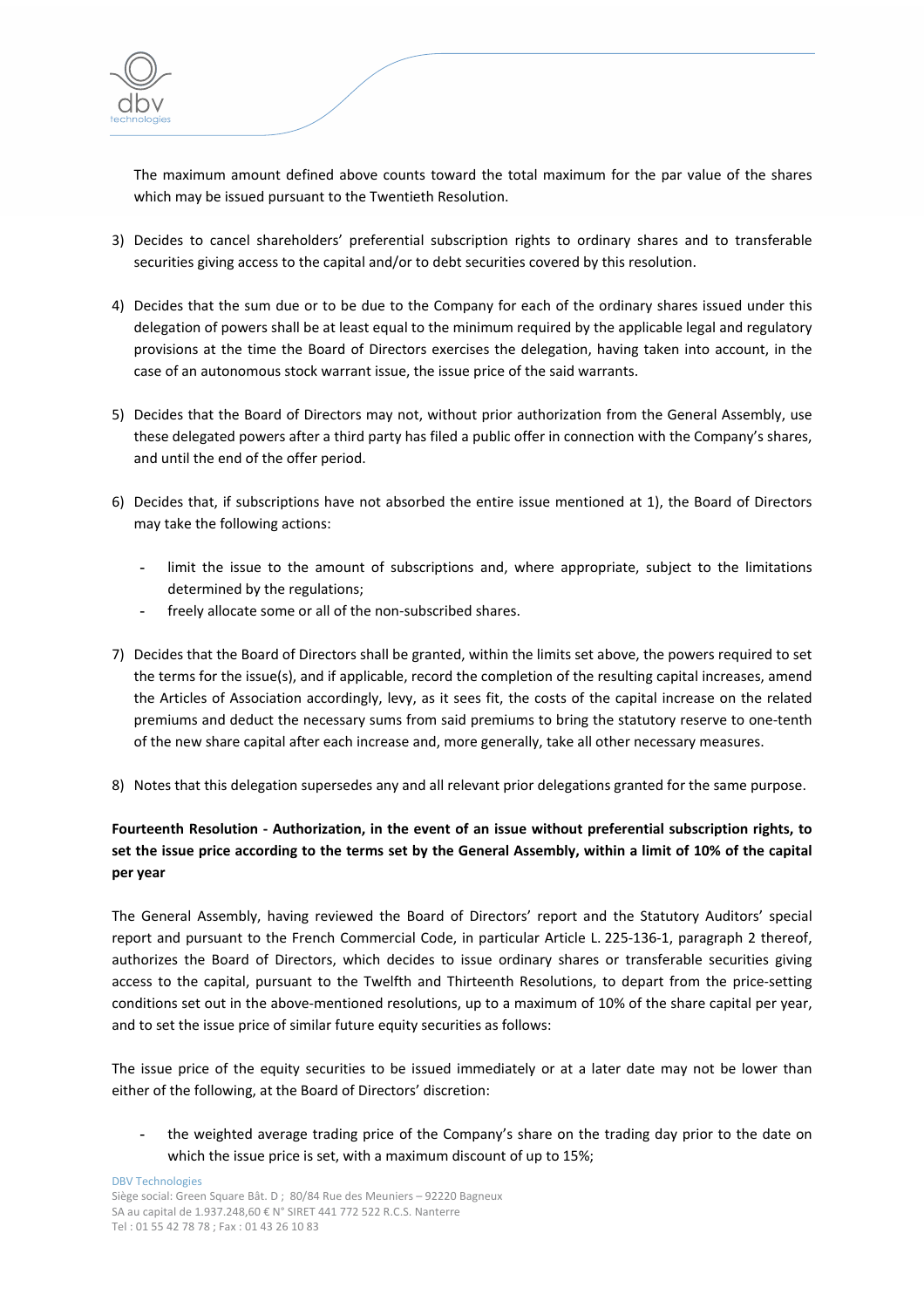**-** or the average of five consecutive trading prices for the share selected from the last thirty trading days prior to the date on which the issue price is set, with a maximum discount of up to 15%.

### **Fifteenth Resolution ‐ Authorization to increase the total issue amount in the event of excess demand**

The General Assembly, after reviewing the reports from the Board of Directors, decides that, for each issue of ordinary shares or transferable securities giving access to the capital approved pursuant to the Eleventh to Thirteenth Resolutions, the number of securities to be issued may be increased under the conditions of the provisions of Articles L. 225‐135‐1 and R. 225‐118 of the French Commercial Code, up to the maximum amounts set by the General Assembly, if the Board of Directors acknowledges excess demand.

**Sixteenth Resolution ‐ Delegation of powers to the Board of Directors to increase the capital by issuing** shares and/or transferable securities providing access to the capital, up to the limit of 10% of the share **capital, in consideration for contributions in the form of equity securities and/or transferable securities providing access to the capital, and duration of the delegation**

The General Assembly, after reviewing the reports of the Board of Directors and of the Statutory Auditors and pursuant to Articles L. 225‐147 and L. 228‐92 of the French Commercial Code:

- 1) Authorizes the Board of Directors, after reviewing the Contribution Auditors' report, to issue ordinary shares or transferable securities giving access to ordinary shares in consideration for contributions granted to the Company in the form of equity securities or transferable securities conferring access to the capital when the provisions of Article L. 225-148 of the French Commercial Code are not applicable.
- 2) Sets the term of validity of this delegation at eighteen months as from the date of this General Assembly.
- 3) Decides that the total par value of the ordinary shares that may be issued pursuant this delegation may not exceed 10% of the capital on the date of this General Assembly, not taking into account the par value of ordinary shares to be issued to preserve the rights of the holders of transferable securities giving access to the Company's share capital, pursuant to law and, where applicable, any contractual stipulations providing for other adjustments. This maximum amount counts toward the total maximum for the par value of the shares which may be issued pursuant to the Twentieth Resolution.
- 4) Decides that the Board of Directors may not, without prior authorization from the General Assembly, use these delegated powers after a third party has filed a public offering in connection with the Company's shares, and until the end of the offer period.
- 5) Delegates full powers to the Board of Directors to approve the evaluation of contributions, to determine the resulting capital increase, to record its completion, to levy, if applicable, the costs of the capital increase on the contribution premium, and deduct the necessary sums from this amount to bring the statutory reserve to one-tenth of the new share capital after each increase, amend the Articles of Association accordingly and, more generally, take all other necessary measures.
- 6) Notes that this delegation supersedes any and all relevant prior delegations granted for the same purpose.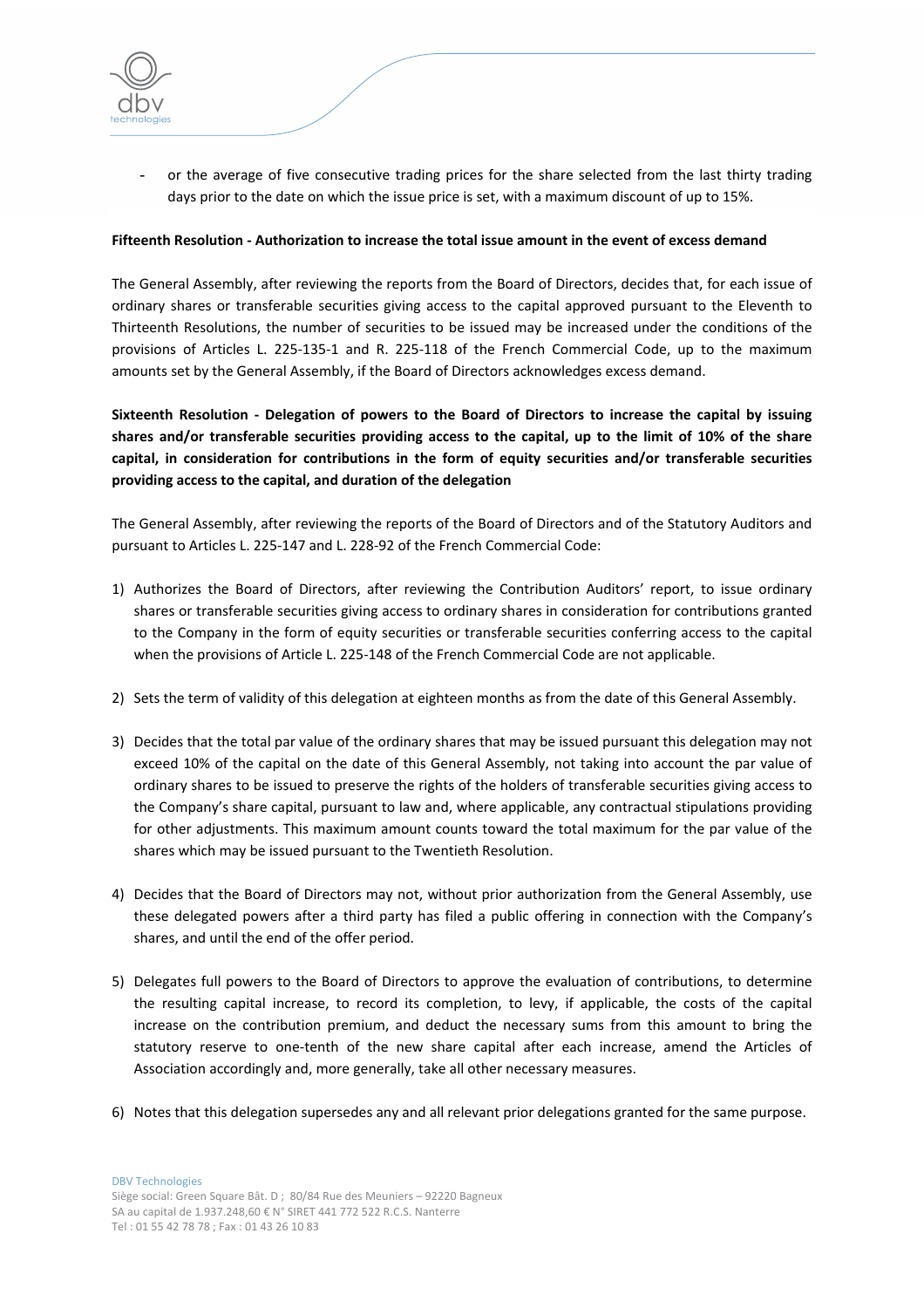

**Seventeenth Resolution ‐ Delegation of powers to the Board of Directors to issue stock warrants (BSA), bonds with subscription and/or acquisition warrants for new and/or existing stock (BSAANE) and/or bonds with redeemable subscription and/or acquisition warrants for new and/or existing stock (BSAAR) without** preferential subscription rights, for the benefit of a specific category of persons, maximum par value of the **capital increase, duration of the delegation, strike price**

The General Assembly, having reviewed the Board of Directors' report and the Statutory Auditors' special report and pursuant to the French Commercial Code, in particular Articles L. 225‐129‐2, L. 225‐138 and L. 228‐ 91 thereof:

- 1) Delegates authority to the Board of Directors to carry out, on one or more occasions, in the proportions and at the times of its choosing, in France and abroad, the issue of new stock warrants (BSA), bonds with subscription and/or acquisition warrants for new and/or existing stock (BSAANE) and/or bonds with redeemable subscription and/or acquisition warrants for new and/or existing stock (BSAAR) without preferential subscription rights, for the benefit of a specific category of persons as defined below.
- 2) Sets the term of validity of this delegation at eighteen months as from the date of this General Assembly.
- 3) Decides that the total par value of shares to which the warrants issued pursuant to this delegation give entitlement may not exceed 4% of the capital on the day of this General Assembly. To this maximum amount will be added, as necessary, the par value of the future ordinary shares issued to preserve the rights of the holders of BSAs and/or BSAANEs and/or BSAARs, pursuant to law and, where applicable, any contractual stipulations providing for other adjustments. This maximum amount is separate from all maximum amounts set by the other resolutions of this General Assembly.
- 4) Decides that the subscription and/or acquisition price of the shares acquired by exercising the warrants, after taking into account the warrant issue price, shall be at least equal to the average closing price of DBV TECHNOLOGIES shares for the 20 trading days preceding the decision to issue the warrants.
- 5) Decides to withdraw the preferential subscription rights of shareholders to the BSAs, BSAANEs and BSAARs to be issued for the benefit of the following category of persons: directors, scientific committee members, employees of the Company, and persons linked to the Company and French or foreign companies related to the Company in the context of a service or consultancy contract, according to the meaning of Article L. 225‐180 of the French Commercial Code.
- 6) Acknowledged that this delegation means that shareholders waive their preferential subscription rights to Company shares that may be issued by the exercising of warrants for the benefit of the holders of BSAs, BSAANEs and/or BSAARs.
- 7) Decides that the Board of Directors may not, without prior authorization from the General Assembly, use these delegated powers after a third party has filed a public offer in connection with the Company's shares, and until the end of the offer period.
- 8) Decides that, if subscriptions have not absorbed the entire BSA, BSAANE and/or BSAAR issue, the Board of Directors may take the following actions: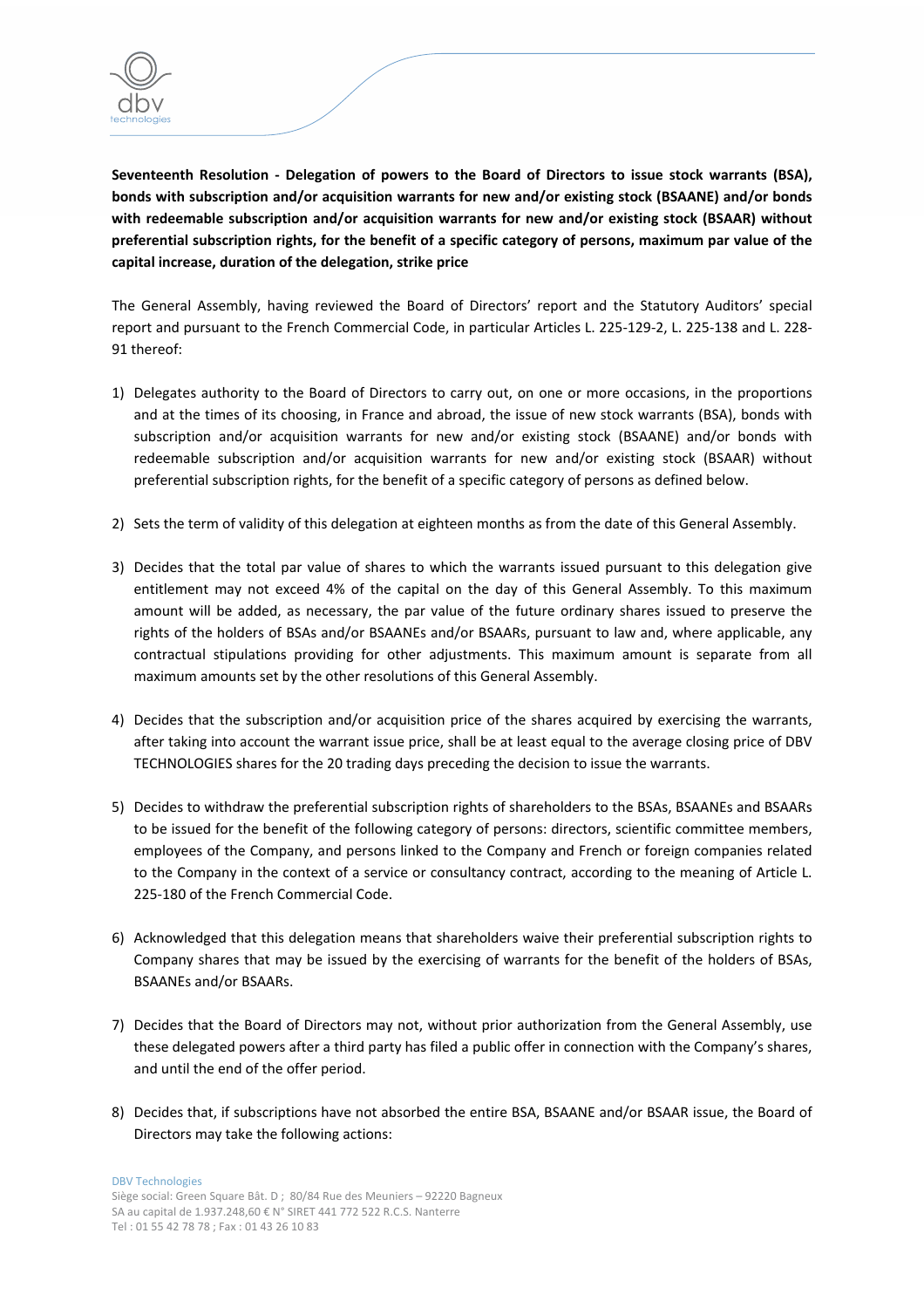

- **-** limit the issue to the amount of subscriptions and, where appropriate, within the limits determined by the regulations;
- **-** freely allocate some or all of the non‐subscribed BSAs, BSAANEs and/or BSAARs to persons covered by the category defined above.
- 9) Decides that the Board of Directors shall be granted all necessary powers, under the terms set by the law and provided above, to issue BSAs, BSAANEs and/or BSAARs and, in particular, to:
	- **-** set the specific list of beneficiaries within the category of persons defined above, the nature and number of warrants to be allocated to each beneficiary, the number of shares to which each warrant shall give entitlement, the issue price of the warrants and the subscription and/or acquisition price of the shares to which the warrants give entitlement under the terms outlined above, the terms and deadlines for the subscription and exercise of the warrants, the associated adjustment mechanisms and more generally, all terms and conditions with respect to the issue;
	- **-** prepare an additional report describing the final terms and conditions of the transaction;
	- **-** conduct the necessary share acquisitions within the framework of the share buyback program and allocate them via the allocation plan;
	- **-** record the completion of the capital increase resulting from the exercising of the BSAs, BSAANEs and/or BSAARs and amend the Articles of Association accordingly;
	- **-** at its sole discretion, levy the costs of the capital increase on the associated premiums and deduct the necessary sums from said premiums to bring the statutory reserve to one-tenth of the new share capital after each increase;
	- **-** grant the Chief Executive Officer the powers required to enact the capital increase, and to delay the capital increase, within the limits and according to the terms and conditions previously set by the Board of Directors;
	- **-** and more generally, take all other necessary measures.

The General Assembly notes that this delegation supersedes any and all relevant prior delegations granted for the same purpose.

Eighteenth Resolution - Delegation of powers to the Board of Directors to enact a capital increase by issuing **ordinary shares and/or transferable securities giving access to capital, without preferential subscription** rights, for the benefit of members of an Employee Savings Plan, pursuant to Articles L. 3332-18 et seq. of the **French Labor Code, duration of the delegation, maximum par value of the capital increase, issue price, option to award free shares pursuant to Article L. 3332‐21 of the Labor Code**

The General Assembly, having reviewed the Board of Directors' report and the Statutory Auditors' special report, deliberating in application of Articles L. 225‐129‐6, L. 225‐138‐1 and L. 228‐92 of the French Commercial Code and L. 3332‐18 *et seq.* of the French Labor Code: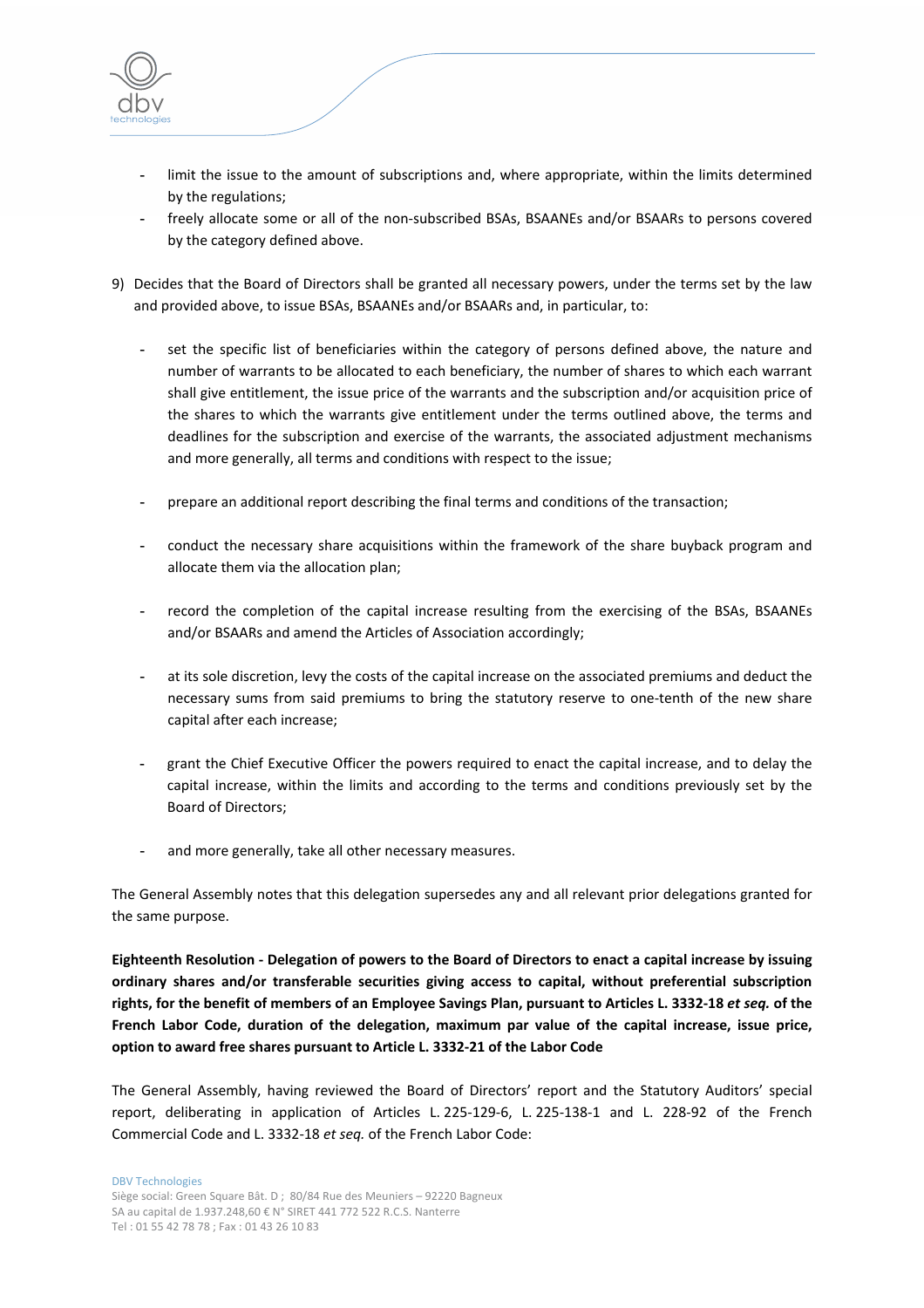

- 1) Delegates its powers to the Board of Directors to, at its own discretion, enact a capital increase on one or more occasions through the issue of ordinary shares or transferable securities giving access to future equity securities of the Company for the benefit of members of one or more group or Company employee savings plans established by the Company and/or affiliated French or foreign companies under the conditions of Article L. 225‐180 of the French Commercial Code and of Article L. 3344‐1 of the French Labor Code.
- 2) Withdraws the preferential rights to subscribe to shares that may be issued pursuant to this delegation, for the benefit of these persons.
- 3) Sets the term of validity of this delegation at twenty‐six months as from the date of this General Assembly.
- 4) Limits the maximum par value of the increase(s) that may be enacted pursuant to this delegation at 2% of the share capital on the date of the decision of the Board of Directors to enact the increase, on the understanding that this amount is separate from any other maximum amounts set by other delegations relating to capital increases. To this total will be added, as necessary, the additional amount of future ordinary shares issued to preserve the rights of the holders of transferable securities giving access to the Company's capital, in accordance with law and any applicable contractual stipulations providing for other adjustments.
- 5) Decides that the price of future shares issued pursuant to 1/ of this delegation may not be more than 20% (or 30%, when the vesting period stipulated by the plan pursuant to Articles L. 3332‐25 and L. 3332‐26 of the French Labor Code is greater than or equal to ten years) below the average share opening price over the course of the 20 trading days prior to the Board of Directors' decision to enact the capital increase and the resulting share issue, nor may it be higher than this average.
- 6) Decides, pursuant to Article L. 3332‐21 of the French Labor Code, that the Board of Directors may allocate to the beneficiaries defined in the first paragraph above, free shares already issued or to be issued, or other securities already issued or to be issued giving access to the Company's capital (i) in respect of the contribution that may be paid pursuant to the regulations governing the group or Company savings plans and/or (ii) where appropriate, as a discount.
- 7) Acknowledges that this delegation supersedes any and all relevant prior delegations granted for the same purpose.

The Board of Directors may decide whether or not to implement this delegation, take all measures and carry out all necessary formalities.

**Nineteenth Resolution ‐ Authorization to the Board of Directors to grant free existing and/or future shares to members of staff and/or certain corporate officers of the Company or related companies, shareholder waiver of their preferential subscription rights, duration of the authorization, maximum amount, duration of vesting periods, especially in respect of disability and holding periods**

The General Assembly, having reviewed the Board of Directors' report and the Statutory Auditors' special report, authorizes the Board of Directors, on one or more occasions, in accordance with Articles L. 225‐197‐1 and L. 225-197-2 of the French Commercial Code, to allocate existing or future ordinary shares in the Company, for the benefit of: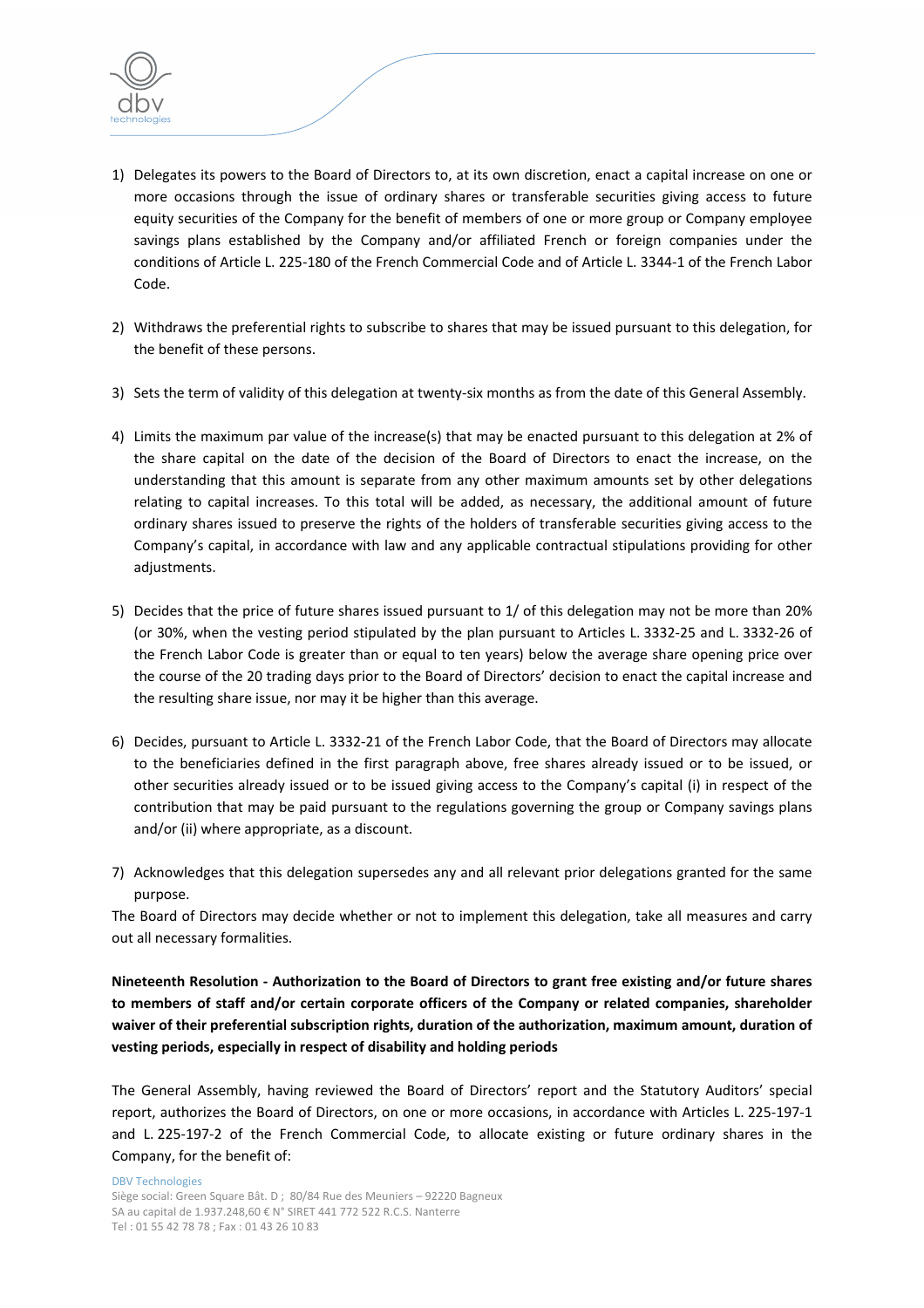

- members of staff of the Company or companies that are directly or indirectly related to it as defined by Article L. 225‐197‐2 of the French Commercial Code;
- and/or corporate officers who meet the conditions set out in Article L. 225-197-1 of the French Commercial Code.

The total number of free shares granted may not exceed 5% of the share capital on the date of this General Assembly.

The allocation of shares to beneficiaries shall become definitive after a vesting period to be set by the Board of Directors; however, this period may not be shorter than the minimum period set by law. The beneficiaries shall, where appropriate, retain these shares for a period to be set by the Board of Directors; however, this period may not be shorter than the minimum period set by law. The cumulative duration of the vesting and retention periods may not be shorter than the minimum period set by law.

By way of exception, definitive allocation will take place before the end of the vesting period in the event that a beneficiary becomes disabled, if such disability falls into the second and third categories set out in Article L. 341‐4 of the French Social Security Code.

The definitive allocation of free shares to the key managers of the company will be subject to the achievement of performance criteria that will be set by the Board of Directors.

All powers are granted to the Board of Directors to:

- ‐ Set the conditions and, where appropriate, the criteria for the granting of shares;
- Determine the identity of the beneficiaries and the number of shares allocated to each;
- ‐ If applicable:
	- o record the existence of sufficient reserves and, upon each share grant, transfer to a reserve account the sums required to pay up the new shares to be granted;
	- $\circ$  at the appropriate time, decide to proceed with the capital increase(s), by means of incorporation of reserves, premiums or profits, relating to the issue of new free shares;
	- o conduct the necessary share acquisitions within the framework of the share buyback program and allocate them via the allocation plan;
	- o determine the impact on beneficiaries' rights of transactions affecting the share capital or likely to affect the value of shares allocated and enacted during the vesting period and, as a result, modify or adjust, if necessary, the number of shares granted to preserve the beneficiaries' rights;
	- o undertake all necessary measures, where applicable, to ensure that beneficiaries comply with the obligation to hold their shares;
	- o and generally, in accordance with the applicable legislation, perform all duties that the implementation of this authorization may require.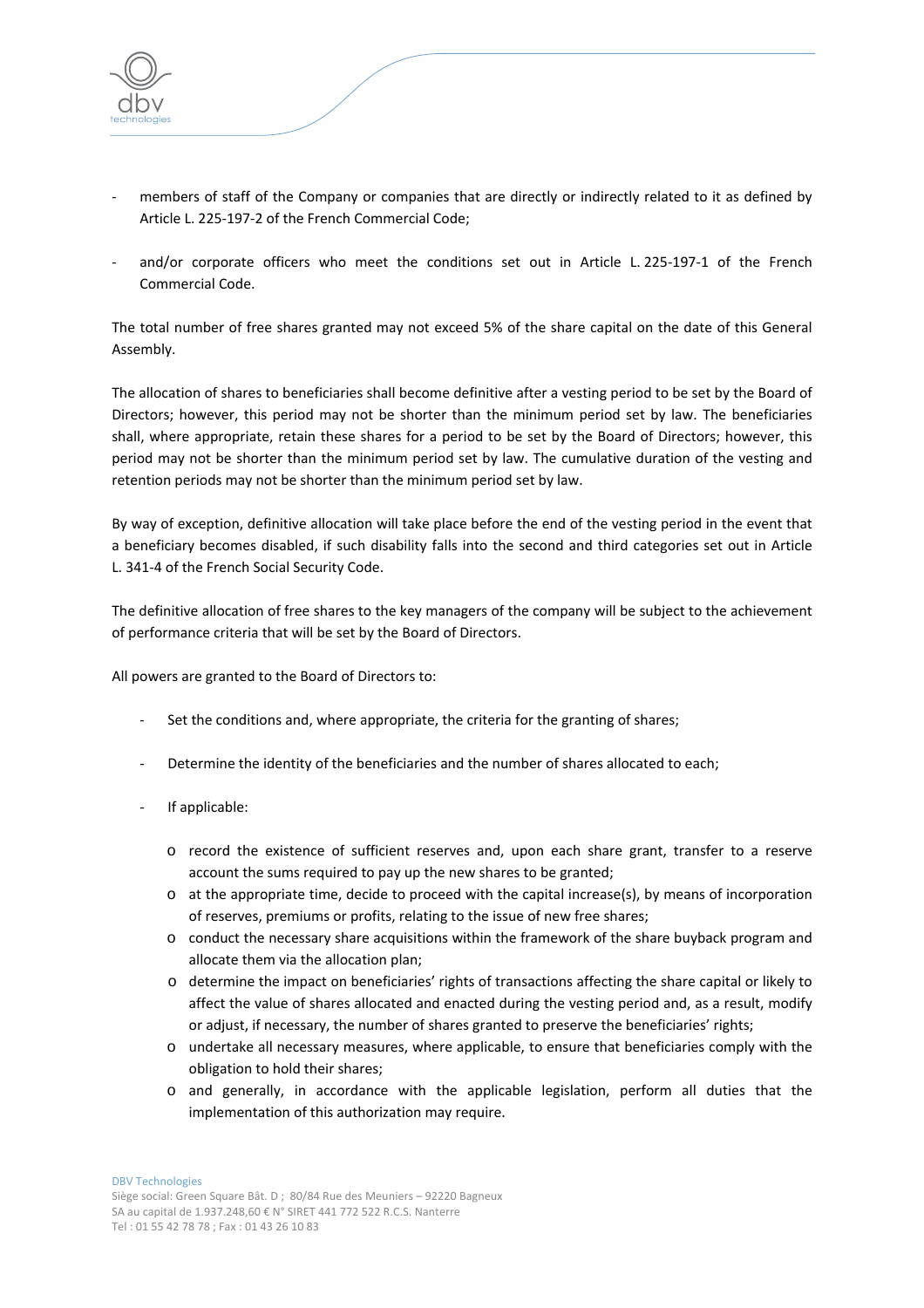

This authorization shall imply that shareholders waive their preferential right to subscribe to new shares issued through the capitalization of reserves, premiums and profits.

The term of validity of this authorization is set at thirty-eight months as from the date of this General Assembly.

It supersedes any previous authorizations granted for the same purpose.

## **Twentieth Resolution ‐ Overall limitation of the authorized amounts provided by the Eleventh, Twelfth, Thirteenth and Sixteenth resolutions of this General Assembly**

The General Assembly, having reviewed the report of the Board of Directors, decides to set at 65% of the share capital as at the day of this General Assembly, the total maximum for the par value of shares that may be issued pursuant to the delegations provided by the Eleventh, Twelfth, Thirteenth and Sixteenth resolutions submitted to this General Assembly, it being specified that to this limit will be added, where applicable, the par value of ordinary shares to be issued in order to preserve, in accordance with the law and, where applicable, contractual provisions providing for other cases of adjustment, the rights of holders of securities giving access to the Company's capital.

## Twenty first Resolution - Amendment to Article 23 of the Articles of Association to confirm the retention of **the single voting right**

The General Assembly, having reviewed the Board of Directors' report:

**-** expressly prohibits the use of double voting rights following the modification of the provisions of Article L. 225‐123 of the French Commercial Code by Law no. 2014‐384 of March 29, 2014;amends the second paragraph of Article 23 of the Articles of Association accordingly, and as stated below, with the remainder of the article remaining unchanged:

"The voting right attached to the shares is proportional to the portion of capital they represent. Each share or entitlement certificate confers the right to one vote. Fully paid up shares duly registered for at least two years *in the name of the same shareholder shall not benefit from a double voting right*.*"*

# **Twenty second Resolution ‐ Approval of the merger providing for the absorption of the company PHYS Participations by the Company; approval of the terms and conditions of the draft merger agreement in relation thereto**

The General Assembly, having reviewed:

- **-** the report of the Board of Directors and the reports of the merger auditors appointed by the President of Nanterre Commercial Court by order dated April 8, 2015;
- **-**
- **-** the draft merger agreement approved by the Board of Directors of the Company on May 11, 2015 and established by private deed dated May 11, 2015 with the company PHYS Participations, a French simplified joint stock company (*société par actions simplifiée*) with a capital of € 627,560, whose registered office is located at 80/84 rue des Meuniers, Green Square, Building D, 92220 Bagneux, registered with the Nanterre Trade and Companies Register under number 448 614 214, under which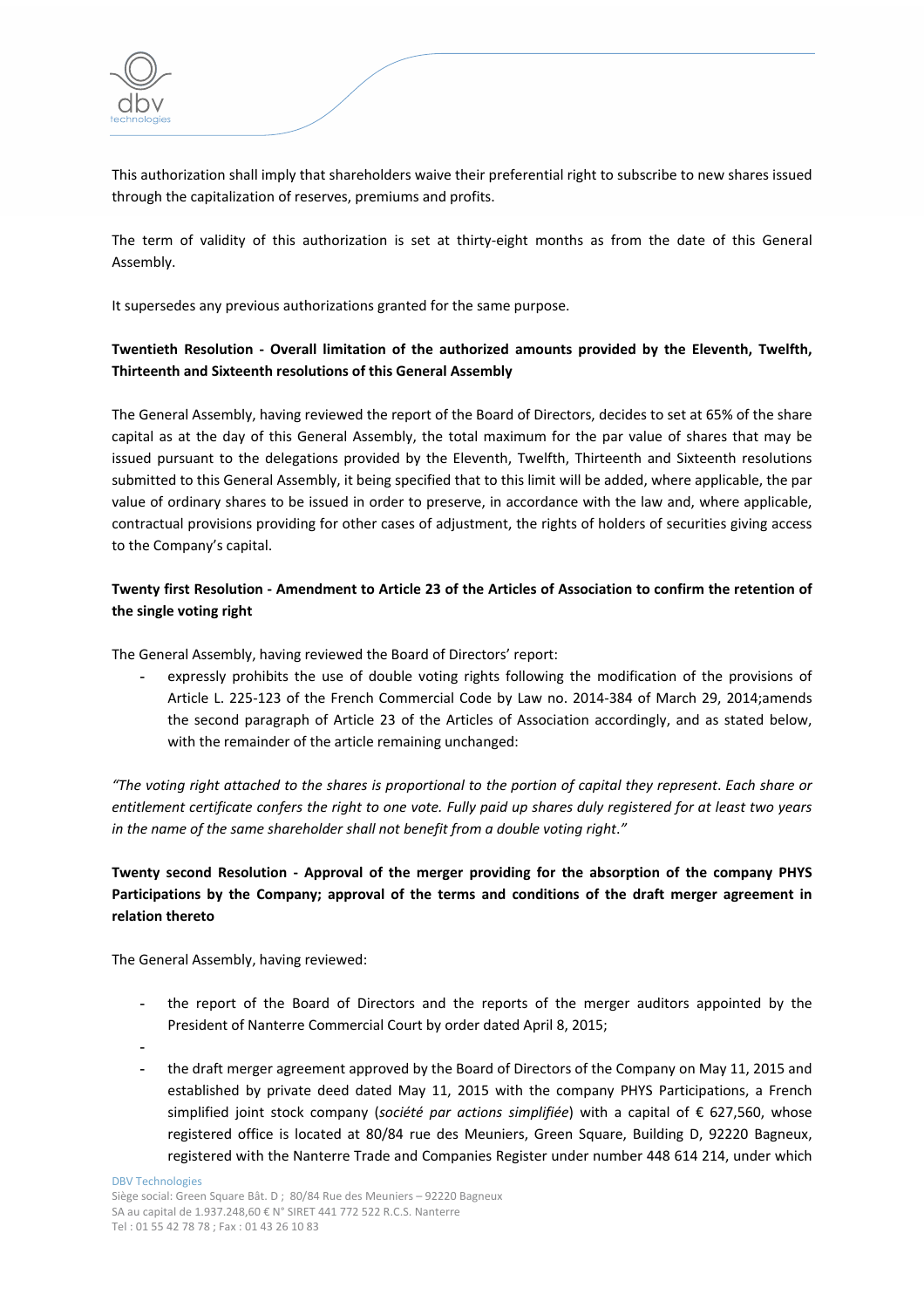

the company PHYS Participations transfers under merger to the Company all of its assets, a reassessed net asset amounting to  $\epsilon$  13,843,144, with retroactive effect for accounting and tax purposes on January 1, 2015 (the "**PHYS Draft Merger Agreement**");

approves all the provisions of the PHYS Draft Merger Agreement.

**Twenty third Resolution ‐ Approval of the merger providing for the absorption of the company DBCS Participations by the Company; approval of the terms and conditions of the draft merger agreement in relation thereto**

The General Assembly, having reviewed:

- **-** the report of the Board of Directors and the reports of the merger auditors appointed by the President of Nanterre Commercial Court by order dated April 8, 2015;
- **-** the draft merger agreement approved by the Board of Directors of the Company on May 11, 2015 and established by private deed dated May 11, 2015 with the company DBCS Participations, a French simplified joint stock company (*société par actions simplifiée*) with a capital of € 577,500, whose registered office is located at 80/84 rue des Meuniers, Green Square, Building D, 92220 Bagneux, registered with the Nanterre Trade and Companies Register under number 448 599 605, under which the company DBCS Participations transfers under merger to the Company all of its assets, a reassessed net asset amounting to  $\epsilon$  13,245,269, with retroactive effect for accounting and tax purposes on January 1, 2015 (the "**DBCS Draft Merger Agreement**");

approves all the provisions of the DBCS Draft Merger Agreement.

# **Twenty fourth Resolution ‐ Approval of the capital increase in the amount of € 30,178.80 as compensation for the merger by absorption of the company PHYS Participations by the Company and acknowledgement of the completion of said merger**

The General Assembly, further to the adoption of the Twenty second resolution above and after acknowledging the completion of all conditions precedent stipulated in Chapter IV of the PHYS Draft Merger Agreement, including the adoption by the shareholders of PHYS Participations of the aforementioned merger,

- **-** decides to increase the share capital in the amount of € 30,178.80, from € 1,937,248.60 to € 1,967,427.40 by the creation of 301,788 new shares of ten cents ( $\epsilon$  0.10) nominal value each, fully paid up and assimilated to the existing shares,
- **-** decides that the 301,788 new shares are distributed among the shareholders of PHYS Participations at a rate of 4.8090 new ordinary of the Company for one (1) share of the company PHYS Participations,
- **-** acknowledges the completion of the aforementioned capital increase, and
- **-** acknowledges (a) the completion of the merger by absorption of PHYS Participations by the Company under the terms of the PHYS Draft Merger Agreement, and (b) the dissolution without liquidation of the company PHYS Participations.

DBV Technologies Siège social: Green Square Bât. D ; 80/84 Rue des Meuniers – 92220 Bagneux SA au capital de 1.937.248,60 € N° SIRET 441 772 522 R.C.S. Nanterre Tel : 01 55 42 78 78 ; Fax : 01 43 26 10 83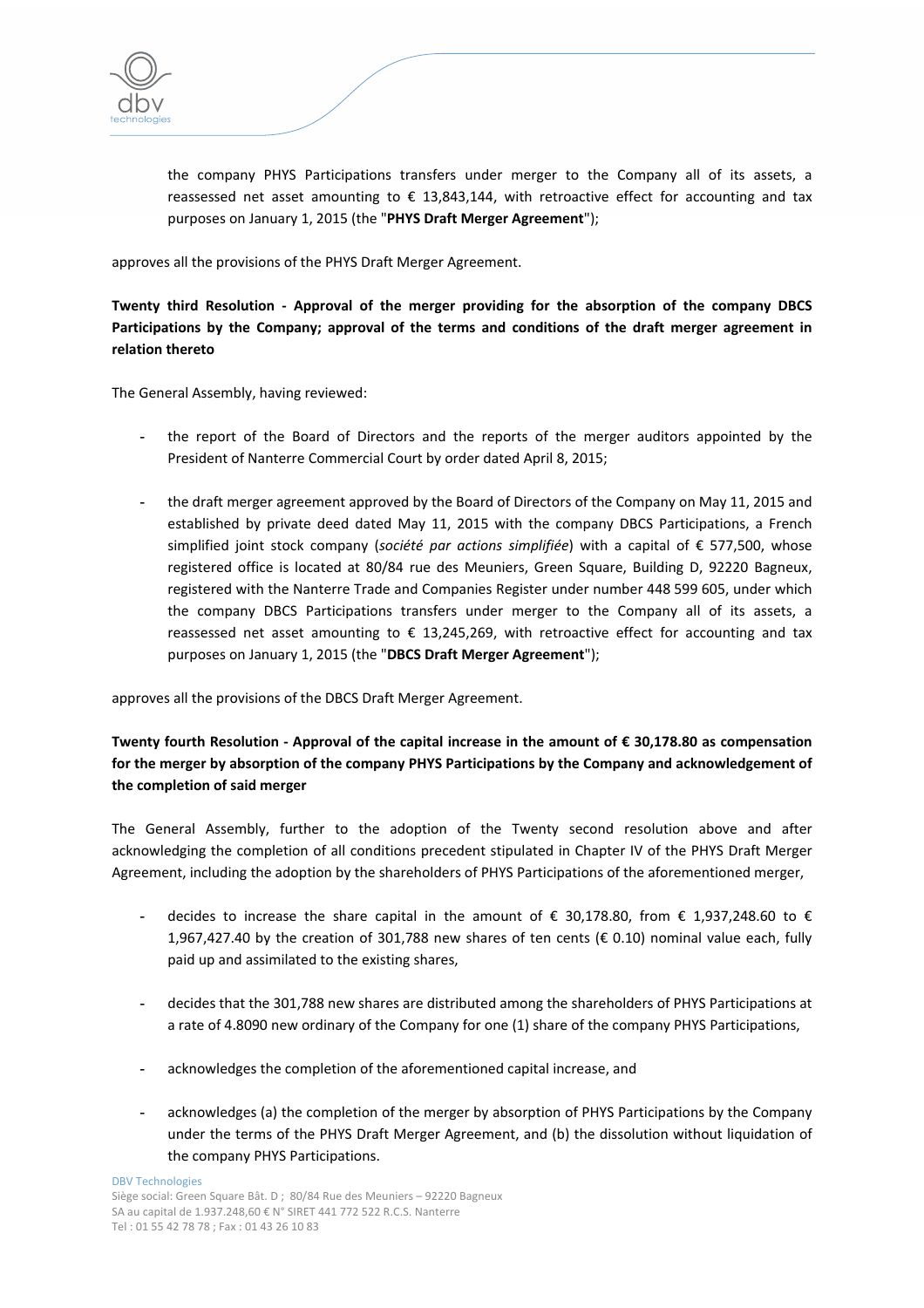

# Twenty fifth Resolution - Approval of the capital increase in the amount of €28,875.50 as compensation for **the merger by absorption of the company DBCS Participations by the Company and acknowledgement of the completion of said merger**

The General Assembly, further to the adoption of the Twenty third resolution above and after acknowledging the completion of all conditions precedent stipulated in Chapter IV of the DBCS Draft Merger Agreement, including the adoption by the shareholders of DBCS Participations of the aforementioned merger,

- **-** decides to increase the share capital in the amount of €28,875.50, from €1,967,427.40 to €1,996,302.90 by the creation of 288,755 new shares of ten cents (€0.10) nominal value each, fully paid up and assimilated to the existing shares,
- **-** decides that the 288,755 new shares are distributed among the shareholders of DBCS Participations at a rate of 5.0001 new ordinary of the Company for one (1) share of the company DBCS Participations,
- **-** acknowledges the completion of the aforementioned capital increase, and
- **- acknowledges** (a) the completion of the merger by absorption of DBCS Participations by the Company under the terms of the DBCS Draft Merger Agreement, and (b) the dissolution without liquidation of the company DBCS Participations.

# **Twenty sixth Resolution – Allocation of the merger premium relating to the merger by absorption of the company PHYS Participations by the Company**

The General Assembly, having reviewed:

- **-** the report of the Board of Directors and the reports of the merger auditors;
- **-** the PHYS Draft Merger Agreement, and

in consideration of the adoption of the Twenty second and Twenty fourth resolutions above,

decides that the difference between the net value of the assets contributed by the company PHYS Participations (€13,843,144) and the total nominal value of the shares paying these contributions (€30,178.80), i.e., €13,812,964.70, will be recorded as liabilities in an account named "Merger premium" over which the new and existing shareholders of the Company shall have rights.

## **Twenty seventh Resolution – Allocation of the merger premium relating to the merger by absorption of the company DBCS Participations by the Company**

The General Assembly, having reviewed:

- **-** the report of the Board of Directors and the reports of the merger auditors;
- **-** the DBCS Draft Merger Agreement, and

in consideration of the adoption of the Twenty third and Twenty fifth resolutions above,

DBV Technologies Siège social: Green Square Bât. D ; 80/84 Rue des Meuniers – 92220 Bagneux SA au capital de 1.937.248,60 € N° SIRET 441 772 522 R.C.S. Nanterre Tel : 01 55 42 78 78 ; Fax : 01 43 26 10 83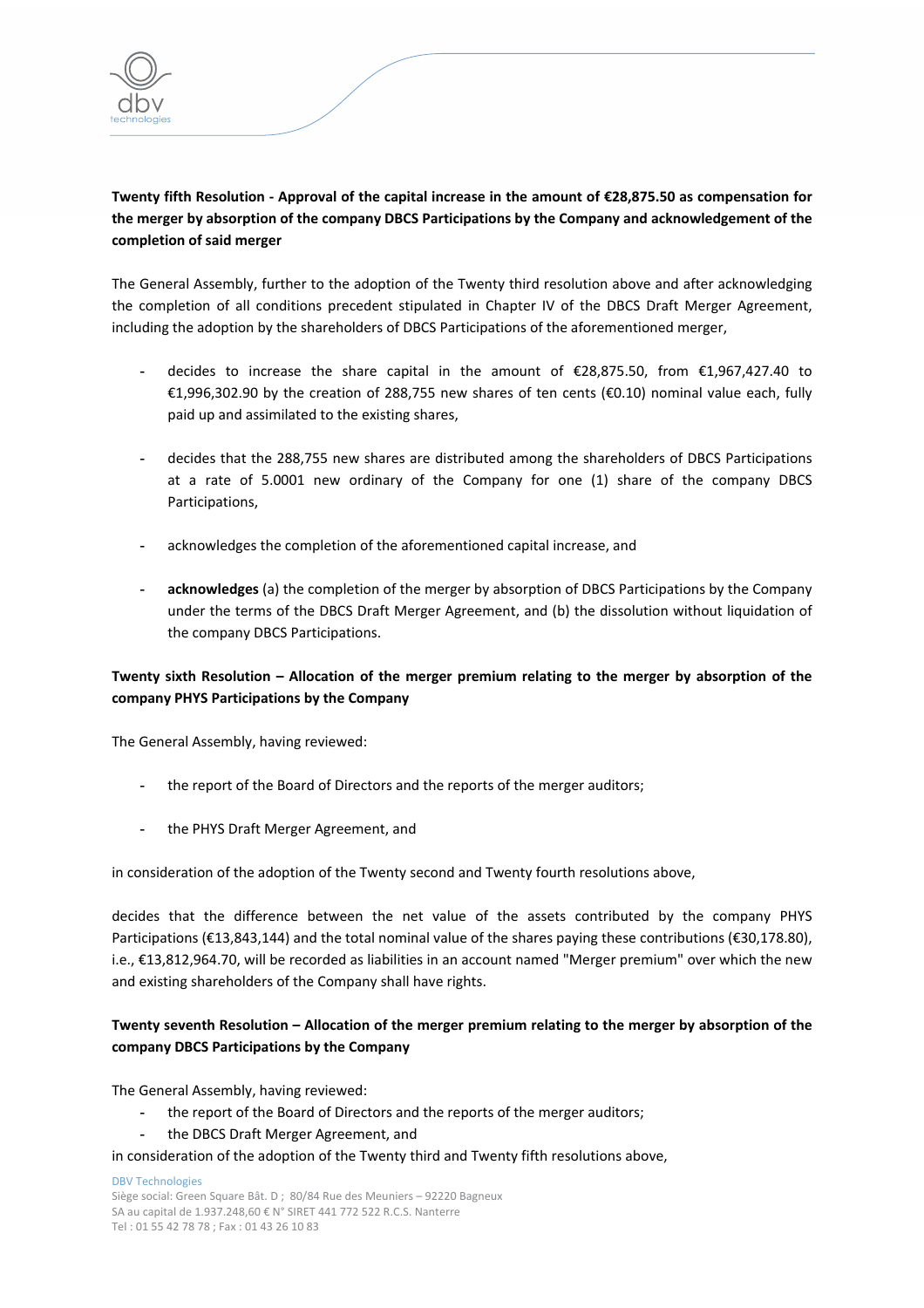

decides that the difference between the net value of the assets contributed by the company DBCS Participations (€13,245,269) and the total nominal value of the shares paying these contributions (€28,875.50), i.e., €13,216,393.76, will be recorded as liabilities in an account named "Merger premium" over which the new and existing shareholders of the Company shall have rights.

# **Twenty eight Resolution – Capital reduction by cancellation of treasury shares resulting from the completion of the merger by absorption of the company PHYS Participations by the Company**

The General Assembly, having considered the report of the Board of Directors and the special report of the statutory auditors,

- **-** acknowledges that among the assets contributed to the Company under the merger by absorption of the company PHYS Participations are three hundred and one thousand two hundred and fifty (301,250) shares of the Company that it does not wish to retain,
- **-** decides to reduce the Company's share capital by an amount equal to the nominal value of such shares, i.e., €30,125, from €1,996,302.90 to €1,966,177.90, by canceling 301,250 shares of the Company contributed by the company PHYS Participations as part of the merger transaction referred to in the previous resolutions;
- **-** decides that the difference between (a) the value of the Company's shares contributed by the company PHYS Participations under the merger referred to above, i.e., €13,818,338, and (b) the amount of capital reduction necessary for the cancellation of these 301,250 shares, i.e, €30,125, representing therefore a difference equal to €13,788,213, was registered in full in the "Merger premium" account; and
- **-** acknowledges the completion of the capital reduction which this resolution concerns and therefore finds that the share capital of the Company is equal to the sum of  $\epsilon$ 1,966,177.90 divided into 19,661,779 shares of a nominal value of ten cents (€0.10) each, fully subscribed and paid.

# **Twenty ninth Resolution – Capital reduction by cancellation of treasury shares resulting from the completion of the merger by absorption of the company DBCS Participations by the Company**

The General Assembly, having considered the report of the Board of Directors and the special report of the statutory auditors,

- **-** acknowledges that among the assets contributed to the Company under the merger by absorption of the company DBCS Participations are 284,798 shares of the Company that it does not wish to retain,
- **-** decides to reduce the Company's share capital by an amount equal to the nominal value of such shares, i.e., 28,479.80, from €1,966,177.90 to €1,937,698.10, by canceling 284,798 shares of the Company contributed by the company DBCS Participations as part of the merger transaction referred to in the previous resolutions;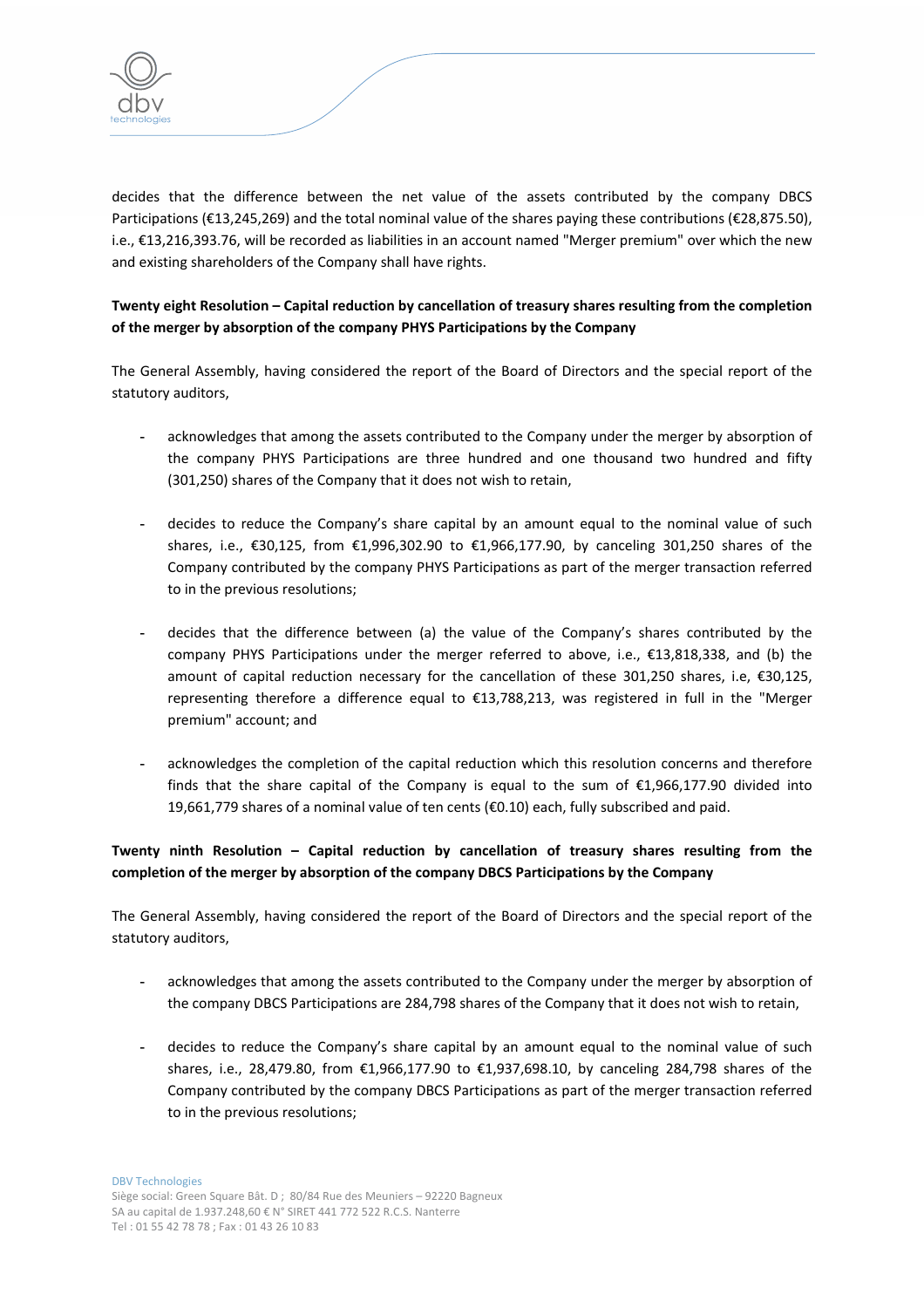

- **-** decides that the difference between (a) the value of the Company's shares contributed by the company DBCS Participations under the merger referred to above, i.e., €13,063,684, and (b) the amount of capital reduction necessary for the cancellation of these 284,798 shares, i.e, €28,479.80, representing therefore a difference equal to €13,035,204.46, was registered in full in the "Merger premium" account; and
- **-** acknowledges the completion of the capital reduction which this resolution concerns and therefore **finds** that the share capital of the Company is equal to the sum of  $\epsilon$ 1,937,698.10 divided into 19,376,981 shares of a nominal value of ten cents (€0.10) each, fully subscribed and paid.

### **Thirtieth Resolution – Amendment of the Company's bylaws following the completion of the merger by absorption of the company PHYS Participations by the Company and the related capital reduction**

The General Assembly, in consideration of the Twenty second, Twenty fourth and Twenty eight resolutions above,

decides to amend Article 6 of the Company's bylaws, which will henceforth read as follows:

"The capital is set at the sum of  $\epsilon$ 1,966,177.90. It is divided into 19,661,779 ordinary shares of ten cents ( $\epsilon$ 0.10) *each, fully subscribed and paid by a cash contribution of their full amount."*

This amount of share capital takes into account the share capital increase of the Company resulting from the increase in the share capital of the Company further to the absorption of DBCS.

## **Thirty first Resolution – Amendment of the Company's bylaws following the completion of the merger by absorption of the company DBCS Participations by the Company and the related capital reduction**

The General Assembly, in consideration of the Twenty third, Twenty fifth and Twenty ninth resolutions above,

decides to amend Article 6 of the Company's bylaws, which will henceforth read as follows:

"The capital is set at the sum of  $\epsilon$ 1,937,698.10. It is divided into 19,376,981 ordinary shares of ten cents ( $\epsilon$ 0.10) *each, fully subscribed and paid by a cash contribution of their full amount."*

### **Thirty second Resolution – Powers to carry out all formalities**

The General Assembly gives all powers, with authority to delegate, to the bearer of an original, a copy or an excerpt of these minutes in order to effect the completion of contribution and merger transactions by himself or by a representative appointed by him, and therefore:

**-** to reiterate, if necessary, and in any form, the contributions made to the absorbing company, to establish any confirming, complementary or corrective act that may be required, to perform all appropriate formalities to facilitate the transfer of the assets of the companies PHYS Participations and DBCS Participations to the Company;

DBV Technologies Siège social: Green Square Bât. D ; 80/84 Rue des Meuniers – 92220 Bagneux SA au capital de 1.937.248,60 € N° SIRET 441 772 522 R.C.S. Nanterre Tel : 01 55 42 78 78 ; Fax : 01 43 26 10 83